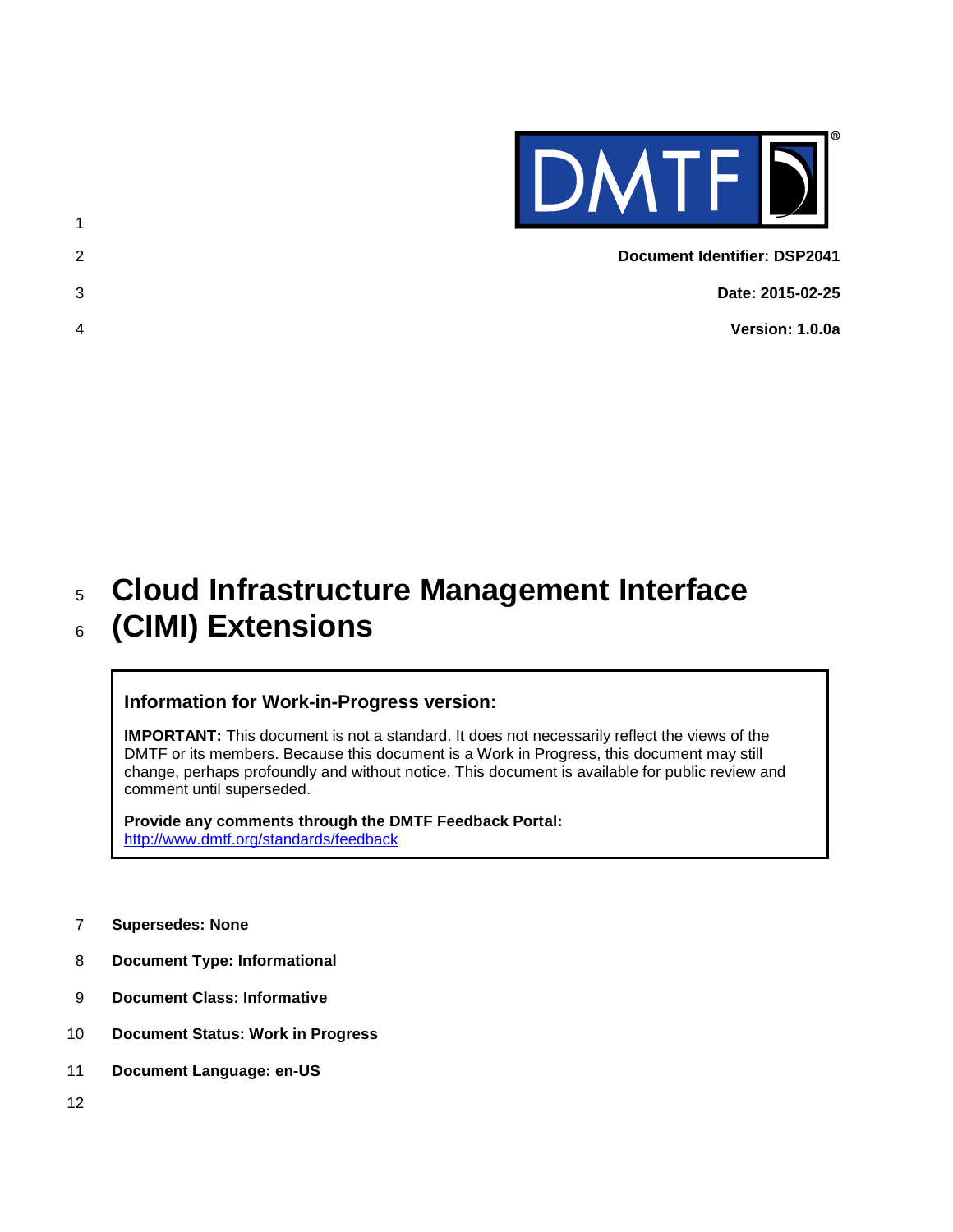#### 13 | Copyright Notice

Copyright © 2015 Distributed Management Task Force, Inc. (DMTF). All rights reserved.

 DMTF is a not-for-profit association of industry members dedicated to promoting enterprise and systems management and interoperability. Members and non-members may reproduce DMTF specifications and

documents, provided that correct attribution is given. As DMTF specifications may be revised from time to

time, the particular version and release date should always be noted.

Implementation of certain elements of this standard or proposed standard may be subject to third party

patent rights, including provisional patent rights (herein "patent rights"). DMTF makes no representations

to users of the standard as to the existence of such rights, and is not responsible to recognize, disclose,

22 or identify any or all such third party patent right, owners or claimants, nor for any incomplete or <br>23 inaccurate identification or disclosure of such rights, owners or claimants. DMTF shall have no li inaccurate identification or disclosure of such rights, owners or claimants. DMTF shall have no liability to

24 any party, in any manner or circumstance, under any legal theory whatsoever, for failure to recognize,<br>25 disclose, or identify any such third party patent rights, or for such party's reliance on the standard or disclose, or identify any such third party patent rights, or for such party's reliance on the standard or

incorporation thereof in its product, protocols or testing procedures. DMTF shall have no liability to any

party implementing such standard, whether such implementation is foreseeable or not, nor to any patent

owner or claimant, and shall have no liability or responsibility for costs or losses incurred if a standard is

withdrawn or modified after publication, and shall be indemnified and held harmless by any party

implementing the standard from any and all claims of infringement by a patent owner for such

implementations.

For information about patents held by third-parties which have notified the DMTF that, in their opinion,

- such patent may relate to or impact implementations of DMTF standards, visit
- [http://www.dmtf.org/about/policies/disclosures.php.](http://www.dmtf.org/about/policies/disclosures.php)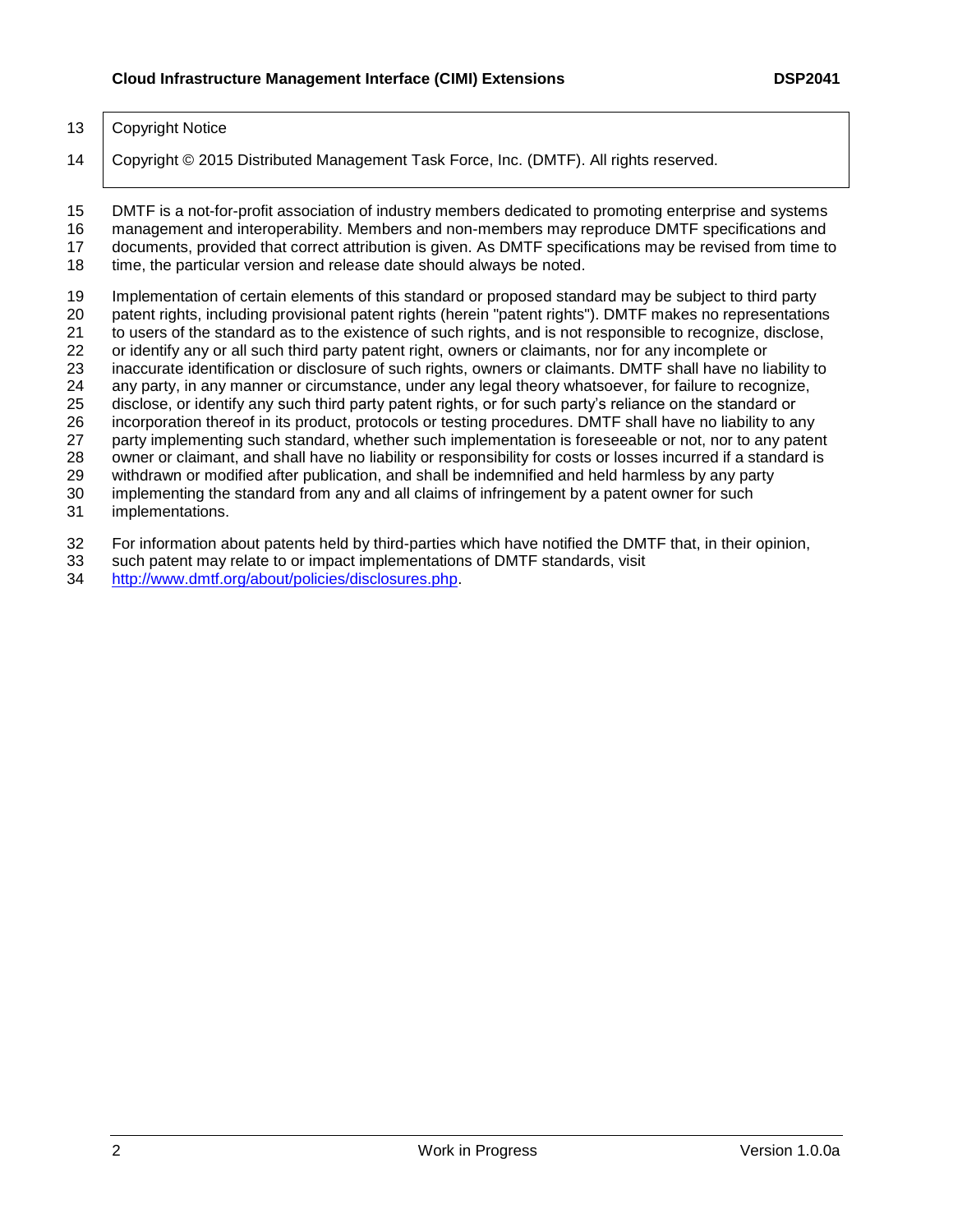#### 35

### **CONTENTS**

| 36       |   |     |       |  |  |  |  |
|----------|---|-----|-------|--|--|--|--|
| 37       |   |     |       |  |  |  |  |
| 38       | 1 |     |       |  |  |  |  |
| 39       | 2 |     |       |  |  |  |  |
| 40       | 3 |     |       |  |  |  |  |
| 41       | 4 |     |       |  |  |  |  |
| 42       | 5 |     |       |  |  |  |  |
| 43       |   | 5.1 |       |  |  |  |  |
| 44       |   | 5.2 |       |  |  |  |  |
| 45       |   | 5.3 |       |  |  |  |  |
| 46       | 6 |     |       |  |  |  |  |
| 47       |   | 6.1 |       |  |  |  |  |
| 48       |   |     | 6.1.1 |  |  |  |  |
| 49       |   |     | 6.1.2 |  |  |  |  |
| 50       |   |     | 6.1.3 |  |  |  |  |
| 51       |   |     | 6.1.4 |  |  |  |  |
| 52       |   |     | 6.1.5 |  |  |  |  |
| 53<br>54 |   | 6.2 | 6.2.1 |  |  |  |  |
| 55       |   |     | 6.2.2 |  |  |  |  |
| 56       |   |     | 6.2.3 |  |  |  |  |
| 57       |   |     | 6.2.4 |  |  |  |  |
| 58       |   |     | 6.2.5 |  |  |  |  |
| 59       |   | 6.3 |       |  |  |  |  |
| 60       |   |     | 6.3.1 |  |  |  |  |
| 61       |   |     | 6.3.2 |  |  |  |  |
| 62       |   |     | 6.3.3 |  |  |  |  |
| 63       |   | 6.4 |       |  |  |  |  |
| 64       |   |     |       |  |  |  |  |
| 65       |   |     |       |  |  |  |  |
| 66       |   |     |       |  |  |  |  |
| 67       |   |     |       |  |  |  |  |

#### **Tables** 68

| 72 |  |
|----|--|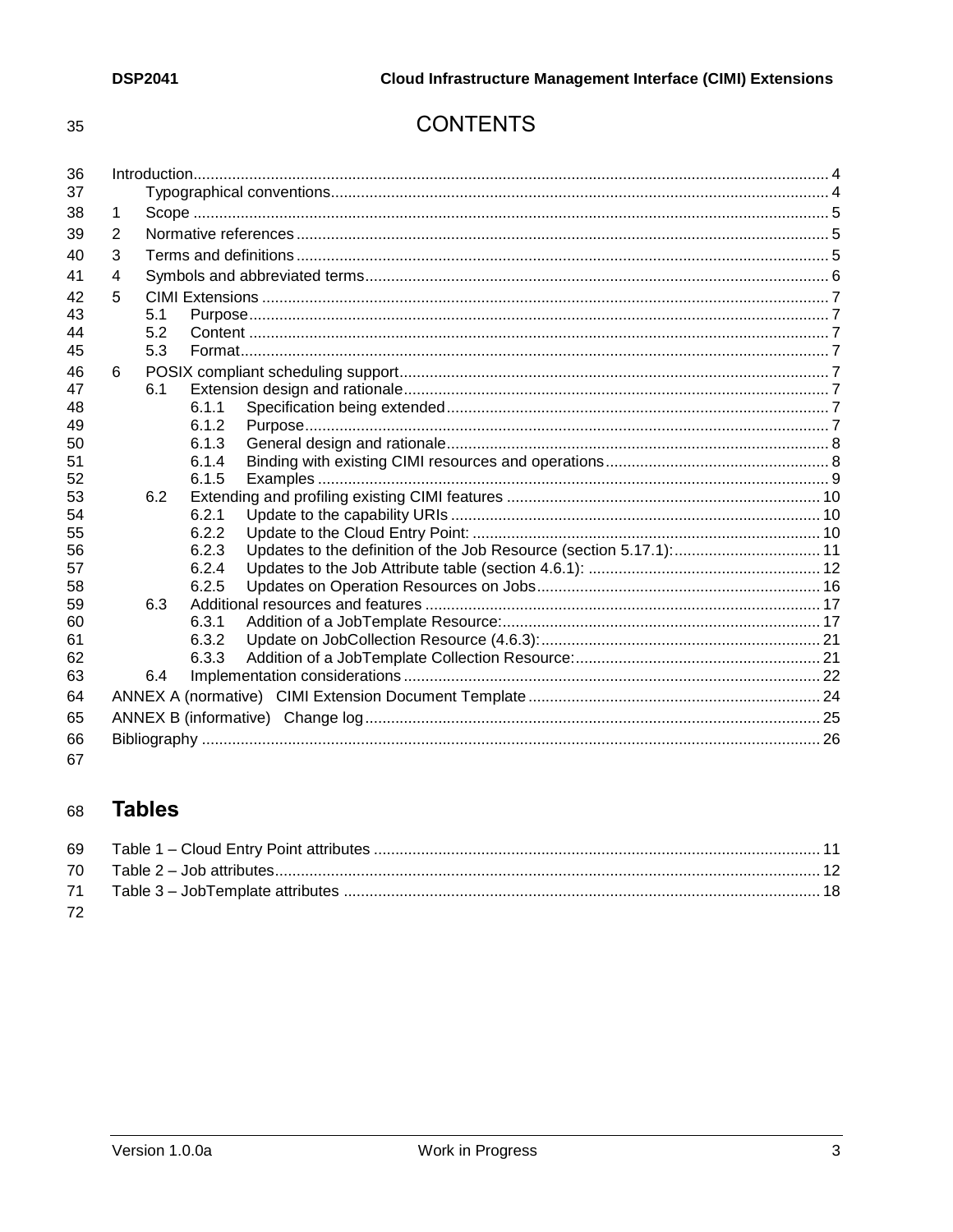# <span id="page-3-0"></span> **Introduction**

 *Cloud Infrastructure Management Interface (CIMI) Extensions* (DSP2041) was prepared by the Cloud Management Working Group and approved by the Process and Incubation Committee. This document defines the process governing the development and publication of extensions and profiles of the Cloud Infrastructure Management Interface (CIMI) Specification. It is targeted to all DMTF members and

- external authors of these publications as a framework to facilitate the evolution of CIMI.
- The defined process outlined in this document includes:
- 81 Draft a CIMI Extension or profile
- 82 Submit the draft to the Cloud Management Working group
- **•** Obtain an Information DSP document identifier
- **BACK** Review and modify the document, conforming to appropriate format
- 85 Vote to approve the publication of the document
- <span id="page-3-1"></span>86 • Follow DMTF process for publication of informational documents

#### **Typographical conventions**

 When the extension reproduces text from the referenced CIMI version while defining changes to the existing text, these changes and their scope are indicated as follows:

#### **For an addition:**

 The new text is introduced by: " **[EXT-ADD**: " and terminated by " **]** ' . The additional text is also color-coded in contrast with surrounding (black) existing text.

#### **For a deletion:**

 The deleted text is introduced by: " **[EXT-DEL**: " and terminated by " **]** ' . The text to be deleted is also color-coded in contrast with surrounding (black) existing text.

#### **For a substitution:**

- 97 For a short text: the new text is introduced by: " **[EXT-SUB:** " <new text> " / " <old text> and terminated by
- " **]** ' . The new text is also color-coded in contrast with surrounding (black) existing text, while the old text is not.
- For a long text: the new text is introduced by: " **[EXT-SUB**: " <new text> and terminated by " **].** The extent of the deleted old text is indicated otherwise, next to the "EXT-SUB" keyword, e.g. " **[EXT-SUB (replacing similar text)**: " when the extent of the replacement is not ambiguous.

#### **For an update of lesser importance the exact wording of which remains to be decided, or may be optional:**

- The text to be considered for update is introduced by: " **[EXT-UPDATE**: " < text-to-be-considered-for-
- update> and terminated by " **]** ' .
-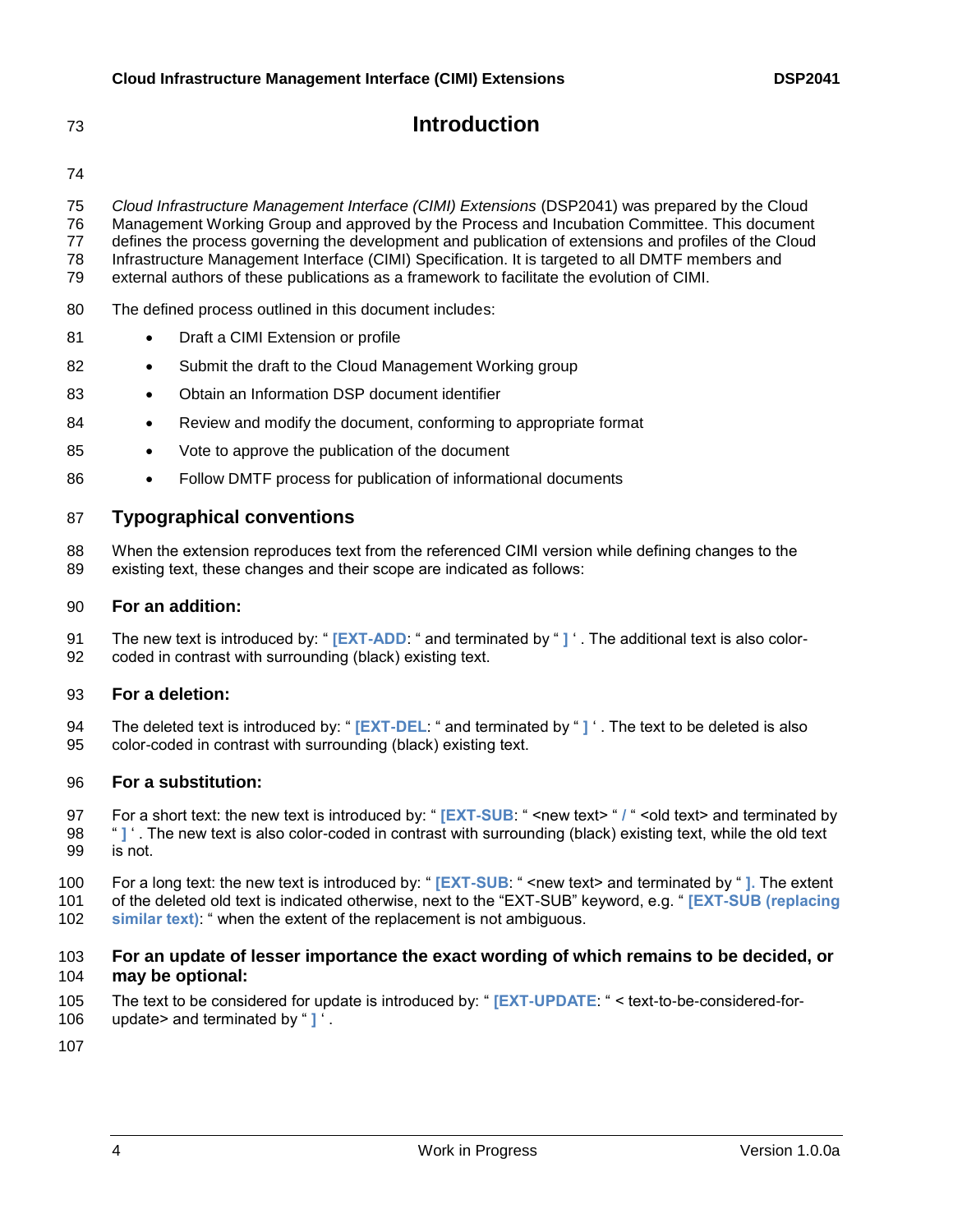### **Cloud Infrastructure Management Interface (CIMI) Extensions**

### <span id="page-4-0"></span>**1 Scope**

- This document defines a DMTF process governing the creation and publication of documents that evolve
- the CIMI Specification by either extending its functionality or requiring implementations of specific subsets of optional functionality.

### <span id="page-4-1"></span>**2 Normative references**

The following referenced documents are indispensable for the application of this document. For dated

 or versioned references, only the edition cited (including any corrigenda or DMTF update versions) applies. For references without a date or version, the latest published edition of the referenced document

(including any corrigenda or DMTF update versions) applies.

<span id="page-4-3"></span>DMTF DSP0263, *Cloud Infrastructure Management Interface (CIMI) Model and RESTful HTTP-based* 

<span id="page-4-2"></span>*Protocol 1.1*, [http://www.dmtf.org/sites/default/files/standards/documents/DSP0263\\_1.1.0.pdf.](http://www.dmtf.org/sites/default/files/standards/documents/DSP0263_1.1.0.pdf)

### **3 Terms and definitions**

- In this document, some terms have a specific meaning beyond the normal English meaning. Those terms are defined in this clause.
- The terms "shall" ("required"), "shall not", "should" ("recommended"), "should not" ("not recommended"),
- "may", "need not" ("not required"), "can" and "cannot" in this document are to be interpreted as described
- 125 in <u>ISO/IEC Directives, Part 2</u>, Annex H. The terms in parentheses are alternatives for the preceding term, for use in exceptional cases when the preceding term cannot be used for linguistic reasons. Note that
- ISO/IEC Directives, Part 2, Annex H specifies additional alternatives. Occurrences of such additional
- alternatives shall be interpreted in their normal English meaning.
- The terms "clause", "subclause", "paragraph", and "annex" in this document are to be interpreted as 130 described in ISO/IEC Directives, Part 2, Clause 5.
- The terms "normative" and "informative" in this document are to be interpreted as described in ISO/IEC
- Directives, Part 2, Clause 3. In this document, clauses, subclauses, or annexes labeled "(informative)" do not contain normative content. Notes and examples are always informative elements.
- 134 The terms defined in DSP0004, [DSP0223,](#page-4-3) and DSP1001 apply to this document. The following additional terms are used in this document.
- **2.1**

#### **CIMI Extension**

- A document that adds functionality to a specific version of the CIMI Specification. CIMI Extensions may
- be created by DMTF members or external authors. The document is written as a series of delta text
- modifications to the CIMI Specification and may reference other CIMI Extensions for inclusion.

#### **2.2**

#### **CIMI Profile**

 A document that profiles a specific version of the CIMI Specification, making a specific set of optional functionality required for purposes of increased interoperability.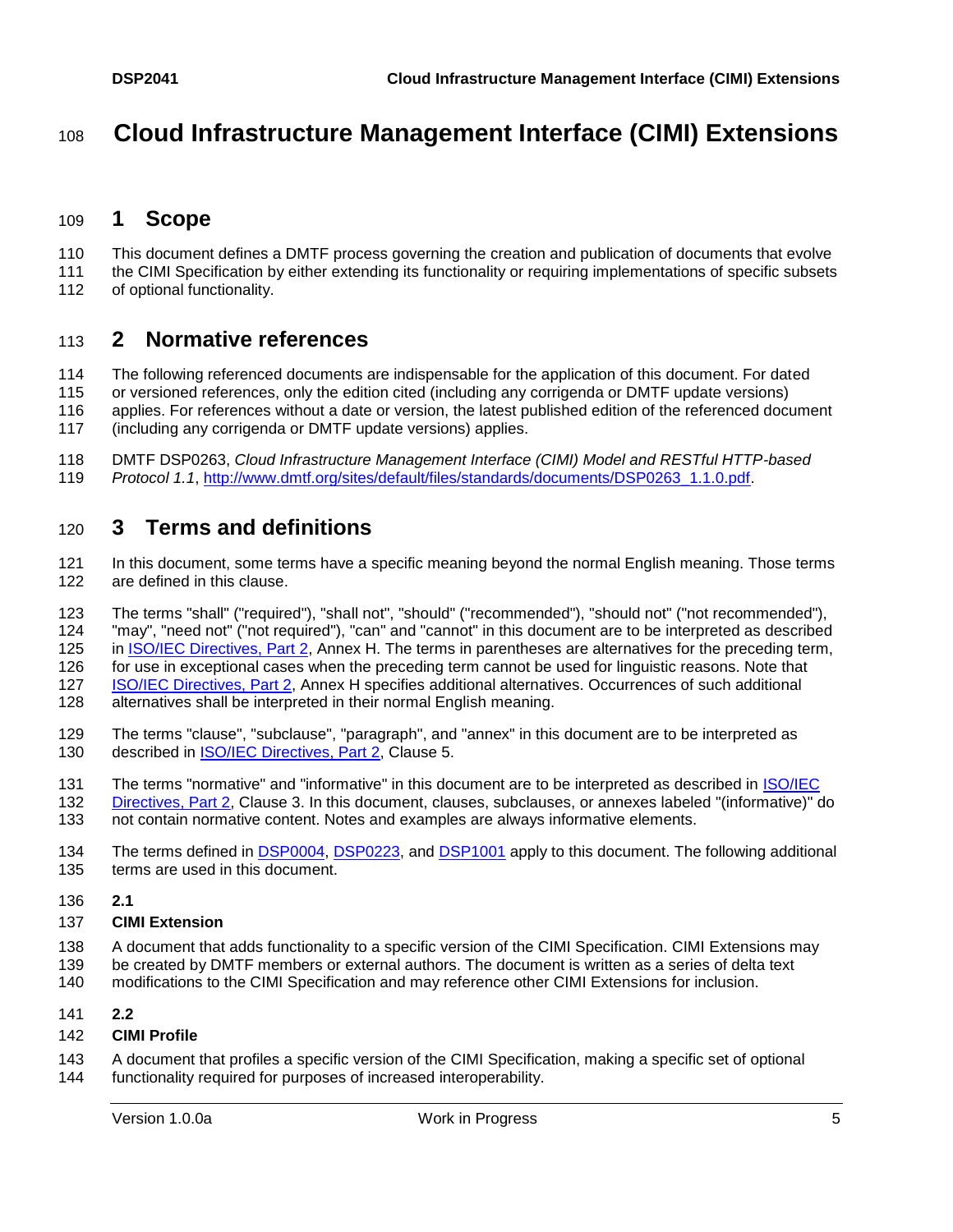### <span id="page-5-0"></span>**4 Symbols and abbreviated terms**

- 146 The abbreviations defined in **DSP0004**, [DSP0223,](#page-4-3) and **DSP1001** apply to this document. The following additional abbreviations are used in this document.
- **3.1**
- **DMTF**
- Distributed Management Task Force
- **3.2**
- **DSP**
- DMTF Specification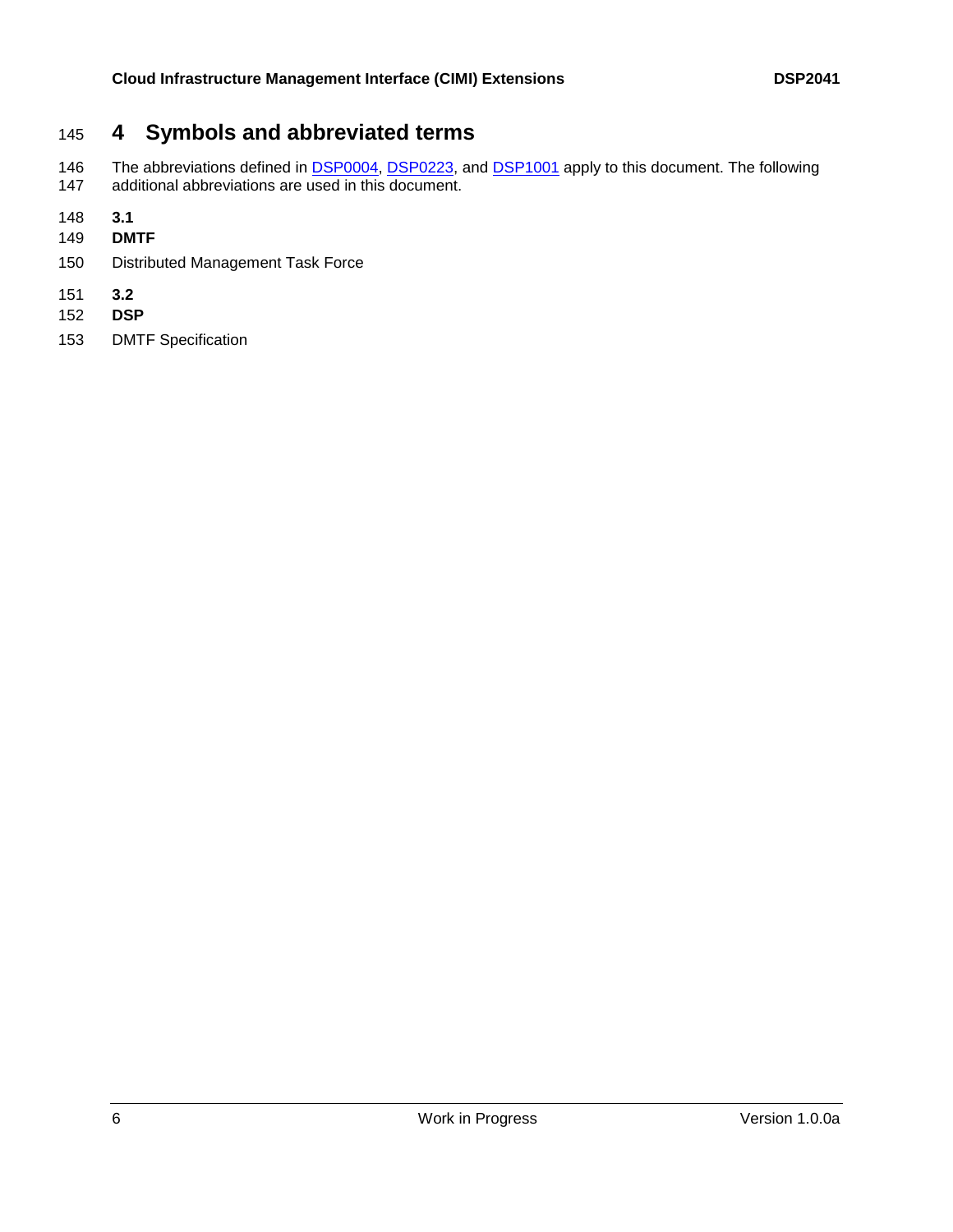### <span id="page-6-0"></span>**5 CIMI Extensions**

#### <span id="page-6-1"></span>**5.1 Purpose**

The purpose of publishing informative CIMI Extensions is to facilitate implementations containing vendor

 specific functionalities that could to be added at the CIMI Specification in an experimental manner. Oftentimes, a specific functionality will first be implemented by a single vendor, and then, after the

business case is proven, imitated by other vendors. Other times, the functionality may not prove valuable

to customers and thus not be imitated by other vendors. If this functionality were to be added to a version

of the CIMI Specification directly, there would be a number of one-off features in the standard, increasing

<span id="page-6-2"></span>complexity without adding any interoperability.

#### **5.2 Content**

 The content of the CIMI Extension document is primarily a set of deltas to a specific version of the CIMI specification. An implementer would use the extension in conjunction with the CIMI Specification to

- implement specified functionalities. CIMI Extension documents are not meant to be used standalone.
- In addition, the CIMI Extension document is expected to provide a justification for implementers to
- incorporate the extension functionalities into their CIMI implementation. This is documented in the Scope, Introduction and Use Cases sections of the document.

### <span id="page-6-3"></span>**5.3 Format**

 The document format for CIMI Extension documents shall follow the template as documented by [ANNEX](#page-23-1)  [A.](#page-23-1)

### <span id="page-6-4"></span>**6 POSIX compliant scheduling support**

 POSIX.1-2008 defines a standard operating system interface and environment, including a command interpreter (or "shell"), and common utility programs to support applications portability at the source code level.

#### <span id="page-6-5"></span>**6.1 Extension design and rationale**

#### <span id="page-6-6"></span>**6.1.1 Specification being extended**

<span id="page-6-7"></span>These modifications are carried against version 0.125 of the core CIMI Specification.

#### **6.1.2 Purpose**

 The objective of this extension is to leverage scheduling features already widely and natively available in POSIX-compliant operating systems.

- It is expected that a POSIX-compliant operating system (OS) will be available at many Provider sites, i.e.,
- as an OS that the Provider is using for its own administration needs. Even without making this
- assumption, it is expected that compliant virtual machines running Linux will be available to the Consumer
- (e.g., a MachineTemplate provided by the Provider) and configurable so that they can process POSIX
- commands issued in the context of this CIMI Extension.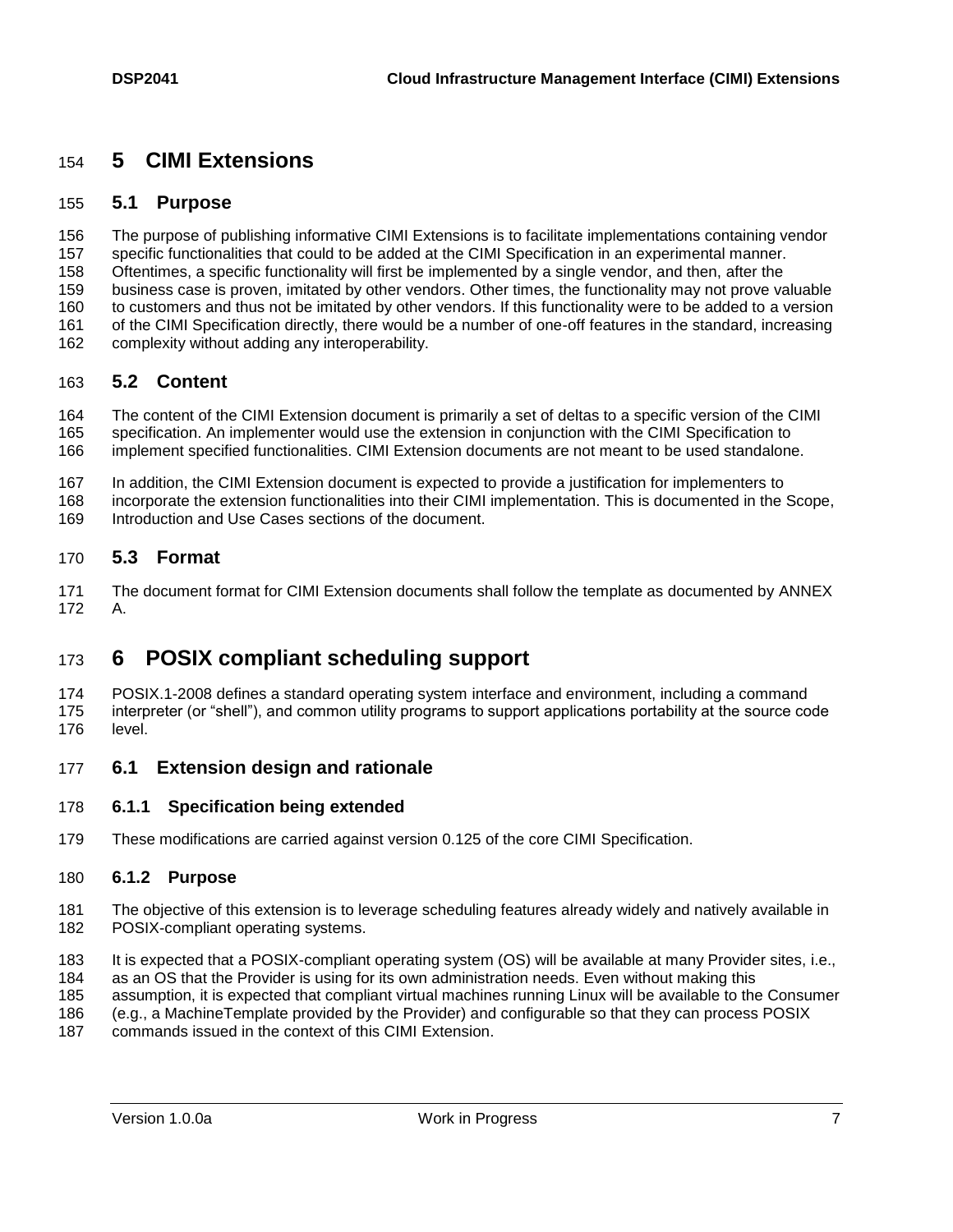#### **Cloud Infrastructure Management Interface (CIMI) Extensions DSP2041**

 This extension defines a binding between a CIMI Job resource and scheduling utilities "at" and "crontab" already supported natively by POSIX.1-2008 compliant operating systems.

#### <span id="page-7-0"></span>**6.1.3 General design and rationale**

 This extension uses the Job CIMI Resource as a container for POSIX-compliant commands, focusing in this case on the utilities supporting scheduling functions "at" and "crontab". The Job as a container represents a run-time gateway to and from the external scheduling engine. A two-way binding mechanism is described that enables:

- 1) the invocation of a POSIX-compliant shell and scheduling utilities from the CIMI Provider implementation.
- 2) the call-back from the "scheduler" engine (here the POSIX-compliant operating system and its scheduling utilities) to the CIMI Provider implementation, for execution of the scheduled operation.
- The rationale for this design is as follows:
- a) By using a scheduling capability residing on the Provider side instead of the Consumer side, the Consumer operations are not dependent on network reliability (i.e., the network between Consumer and Provider does not have to be up and running at the time a scheduled operation needs to be executed.) This means increased reliability for the Consumer.
- b) The responsibility of the proper scheduling falls on the Provider side, which is appealing to the Consumer who does not have to support and maintain a scheduling capability.
- c) By being aware of the scheduling requests that are registered by Consumers ahead of time, the Provider can optimize its operations.
- The process of scheduling an operation is two-step and follows the typical template-based Resource creation in CIMI. Yet – as template-based creation – it can be collapsed in one step. A new Resource – the JobTemplate – is defined as part of this extension:
- **Step 1: or registration** step creation of a JobTemplate Resource that contains the scheduled operation. This creation is expected to be done by the Consumer, although predefined JobTemplates may pre-exist in a CEP.
- 215 Step 2: or actual **scheduling** step creation of a Job Resource based on the above template. This operation initiated by the Consumer amounts to executing the scheduling command registered in the JobTemplate. This scheduling command may, for example, request that a Machine be deleted on the coming Friday night.
- Like for any Resource, a JobTemplate can be passed by value at the time the scheduling Job is created, merging both steps in one.

#### <span id="page-7-1"></span>**6.1.4 Binding with existing CIMI resources and operations**

- The following relies on the new JobTemplate Resource, defined in clause [6.4.](#page-21-0)
- 223 The JobTemplate command attribute is profiled as follow, for a POSIX.1-2008 invocation:
- $224 -$  Value of the cmdtype key: "posix"
- Value of the cmd key: a POSIX.1-2008 shell command or scheduling utility invocation such as "at" or "crontab" (see below).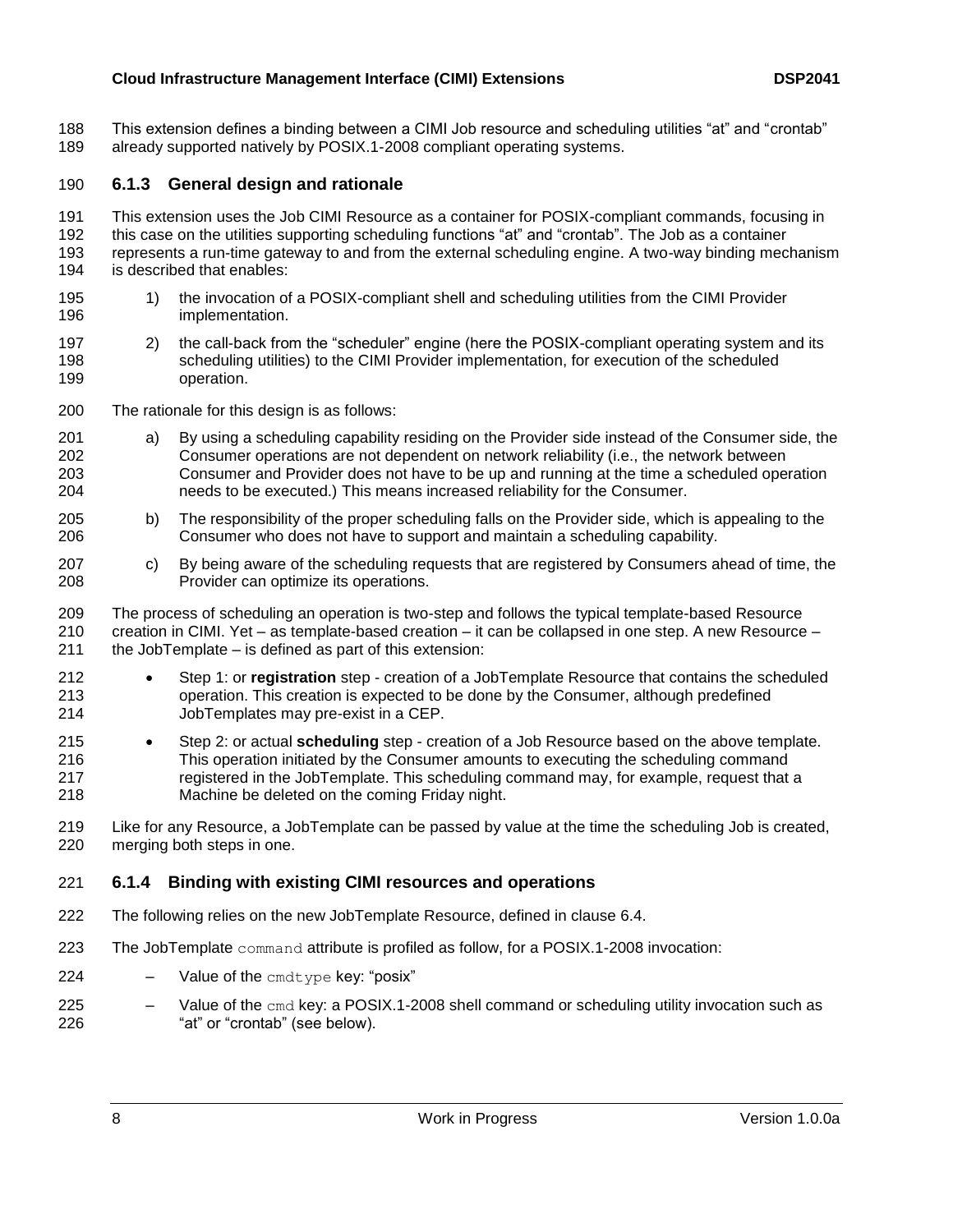227 Additional scripts:

 cimiexec: This script invokes a CIMI Job and shall be a POSIX.1-2008 shell script. It supports the binding from the external scheduling engine to the Provider CIMI implementation. It shall function as follows:

- The script takes as first argument the name (a string) of a JobTemplate from which a Job will be created and invoked. It may define additional arguments.
- **•** The script sets the following environment variables, to be mapped in the output attribute of the Job invoking the script:
- response: set with the standard output of the command.
- returnCode: set with the status code of the command execution.
- For example, the command attribute of a JobTemplate may contain:
- "cmd": "cimiexec createmymachine"

239 A Job created from such a JobTemplate will invoke the script cimiexec as done at a shell command 240 prompt, assuming the 1st argument is a string ( $\ge$ cimiexec "createmymachine"). The argument is 241 the name of another JobTemplate (createmymachine) that the cimiexec implementation shall resolve into the related JobTemplate URI. The script in turn acts as a proxy Consumer and creates a Job from the 243 createmymachine JobTemplate. For example, the script could be implemented as a "curl" command generating the Job creation request.

#### <span id="page-8-0"></span>**6.1.5 Examples**

- These examples consists of:
- 247 Scheduling of a CIMI operation at a given date, using the "at" POSIX utility.
- Executing a CIMI operation on a recurring schedule, using the "crontab" POSIX utility.
- Example 1: scheduling at a particular date
- A JobTemplate containing the following command:

```
251 { "name": "myjobtemplate",
252 …
253 "command": { 
254 "cmdtype" : "posix",
255 "cmd" : " (echo cimiexec \"machinecleanup\") | at 2pm next week " 
256 },
257 …
258 }
259 A Job created from the myjobtemplate JobTemplate, executes at 2:00 PM the week after the current
260 week. The cimiexec script is in turn executing a machinecleanup CIMI Job (generated from
```
261 JobTemplate of name machinecleanup).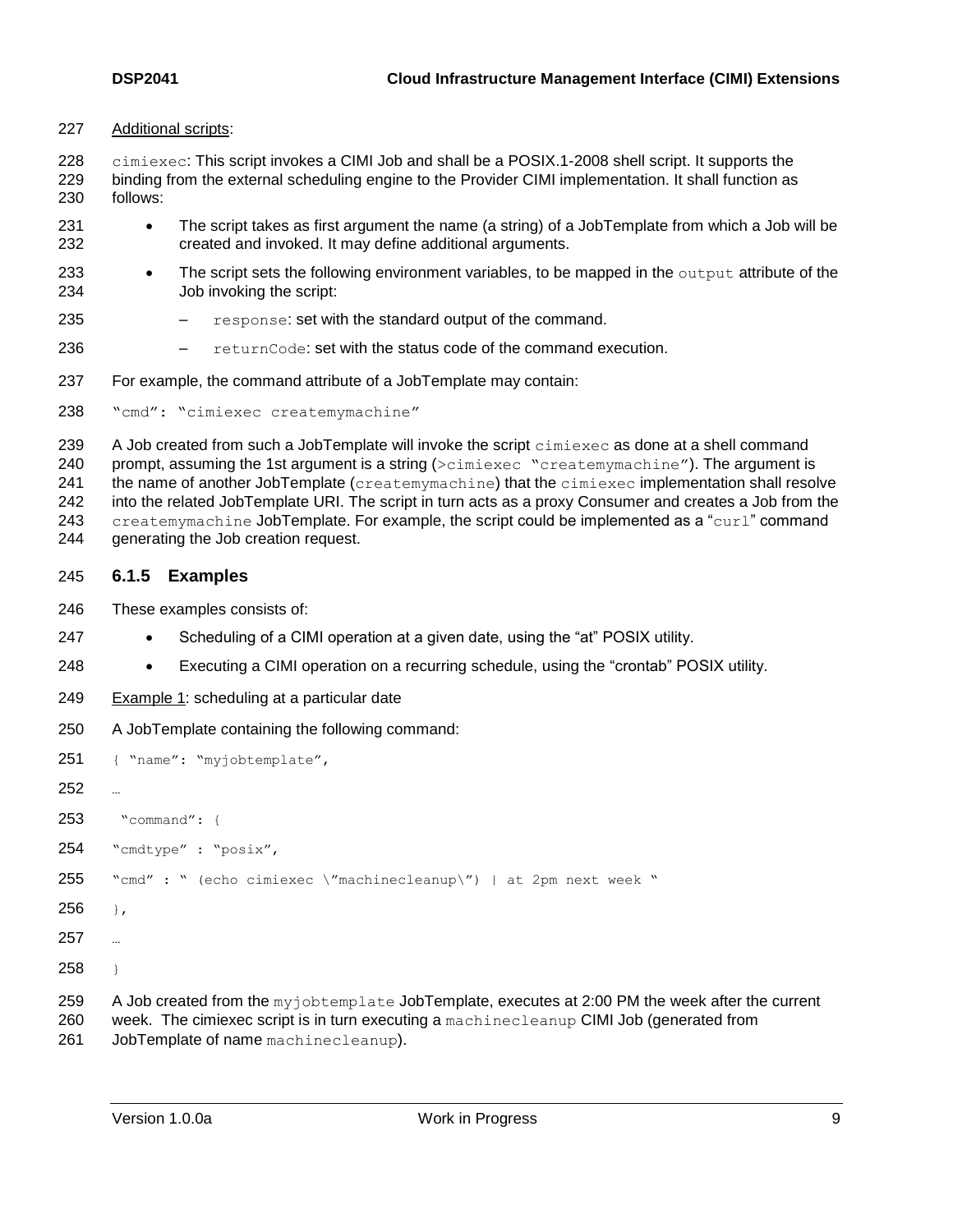- 262 Example 2: recurring execution of a command
- 263 A JobTemplate is defined as containing the following command:

264 { "name": "myjobtemplate",

265 …

- 266 "command": {
- 267 "cmdtype" : "posix",

```
268 "cmd" : " (echo 0 2 * * 6 cimiexec \"machinecleanup \") | crontab"
```
- $269$  },
- 270 …
- $271$  }
- 272 When a Job is created from the myjobtemplate JobTemplate, it will execute every Saturday at 2am
- 273 the "cimiexec machinecleanup" command in cmd that is in turn executing the CIMI Job (from
- <span id="page-9-0"></span>274 JobTemplate of name machinecleanup) periodically.

#### 275 **6.2 Extending and profiling existing CIMI features**

276 These modifications are carried against version 0.125 of the core CIMI specification.

#### <span id="page-9-1"></span>277 **6.2.1 Update to the capability URIs**

- 278 The following capability is added:
- 279

| <b>Resource Name</b> | <b>Capability Name</b> | <b>Description</b>                                                                                                                                                                                                                                                                                                                             |
|----------------------|------------------------|------------------------------------------------------------------------------------------------------------------------------------------------------------------------------------------------------------------------------------------------------------------------------------------------------------------------------------------------|
| Job                  | JobCommandTypes        | If set, the value of this capability contains a list of<br>command line interface types that are supported by the<br>Provider [EXT-ADD: If set, the capability shall contain at<br>least the "CIMI" value that identifies the CIMI-REST<br>command line. If the properties are set, the Provider<br>allows a Consumer to create Job resources. |

#### <span id="page-9-2"></span>280 **6.2.2 Update to the Cloud Entry Point:**

281 The following collection is added: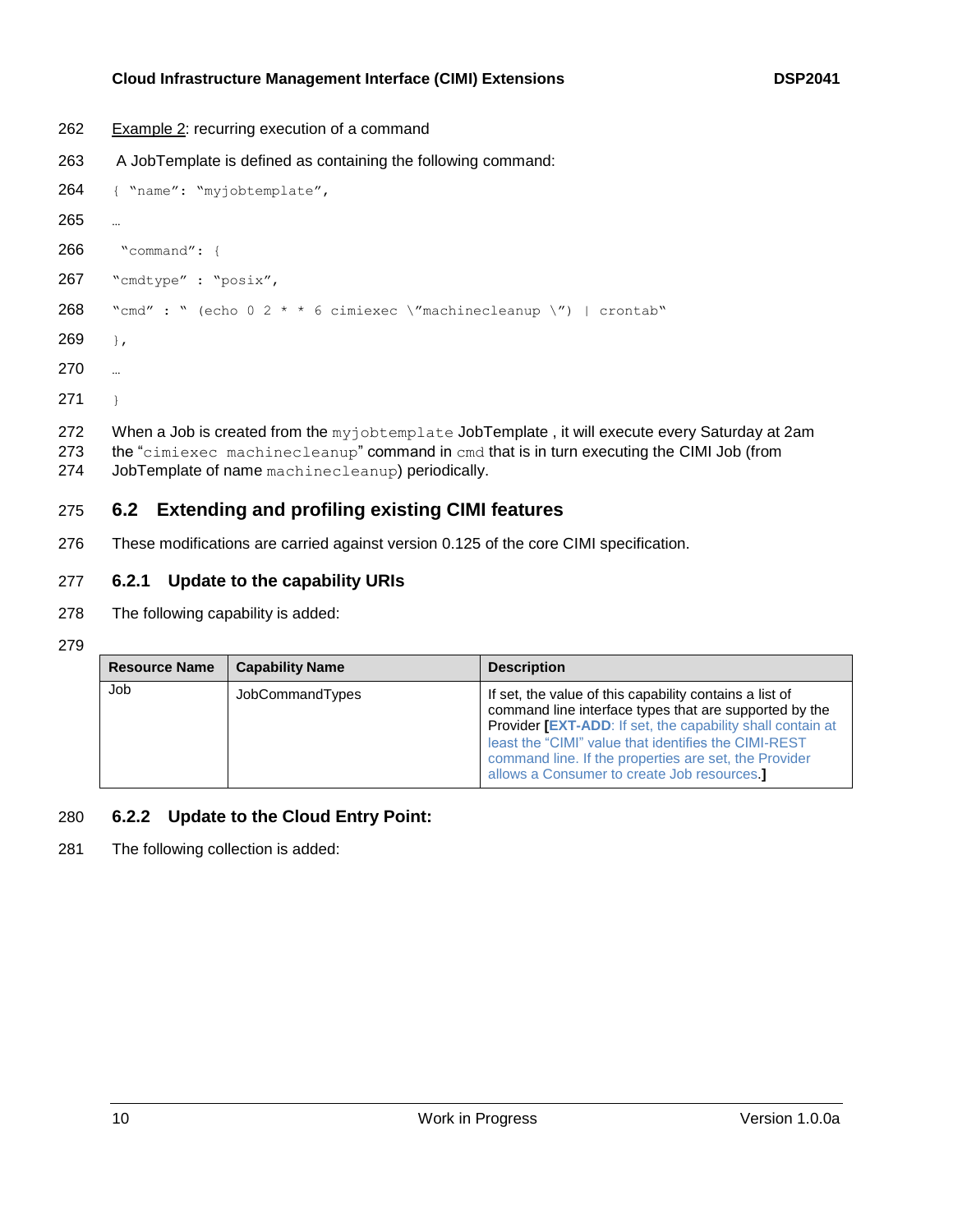#### 282 **Table 1 – Cloud Entry Point attributes**

<span id="page-10-1"></span>

| <b>Name</b>          | <b>CloudEntryPoint</b>                  |                                                                                                                                                                                             |  |
|----------------------|-----------------------------------------|---------------------------------------------------------------------------------------------------------------------------------------------------------------------------------------------|--|
| <b>Type URI</b>      | http://www.dmf.org/cimi/CloudEntryPoint |                                                                                                                                                                                             |  |
| <b>Attribute</b>     | Type                                    | <b>Description</b>                                                                                                                                                                          |  |
| <i>iob</i> Templates | collection<br>[JobTemplate]             | A reference to the JobTemplateCollection of this Cloud Entry<br>Point.<br><b>Constraints:</b><br><b>Provider:</b> support optional; mutable<br><b>Consumer:</b> support optional; read-only |  |

#### 283 Serialization addition:

- 284 JSON: 285 "jobTemplates": { "href": *string* }, ? 286 XML:
- <span id="page-10-0"></span>287 <jobTemplates href="*xs:anyURI*"/> ?

#### 288 **6.2.3 Updates to the definition of the Job Resource (section 5.17.1):**

289 *The content of this section narrative is now as follows:*

290 This Resource represents a process (i.e., a sequence of one or more operations directed to accomplish a 291 specific goal) that is performed by the Provider.

292 If a Provider supports exposing Job Resources to Consumers, each request from a Consumer that would

293 result in a change to the environment shall result in a Job Resource being created and an absolute URI 294 reference to that Job Resource shall be made available to the requesting Consumer. Providers may

295 create additional Job Resources for Provider initiated operations if the Provider chooses to expose these

- 296 Jobs to Consumers.
- 297 **[EXT-ADD:**
- 298 A Provider may also allow Consumers to directly create Jobs as advertised by the JobCommandTypes 299 capability.
- 300 As a consequence Jobs can be created by either Consumer or Producer and may provide different 301 levels of control to the Consumer:
- **302** Jobs directly created by Consumers involve a POST request to the "jobs" collection, and use 303 **a** JobTemplate Resource. These can be deleted or updated (e.g., stopped) by 304 Consumers.
- **305** Jobs created on the initiative of the Provider i.e., without an explicit create Job request from **306** the Consumer typically do not involve a JobTemplate and cannot be deleted or updated 307 by Consumers. Such Jobs are intended to be exclusively managed by the Provider and have 308 only an informative role to the Consumer. **]**
- 309 If a Job is not completed successfully (e.g., it is in the FAILED or STOPPED state), this specification
- 310 does not place any requirements on the Provider to ensure that the affected Resources are left in certain
- 311 states. Based on the environmental conditions at that time, the Provider might choose to "undo" any
- 312 impact of the operation; simply halt processing; attempt some kind of "cleanup" action; or choose to do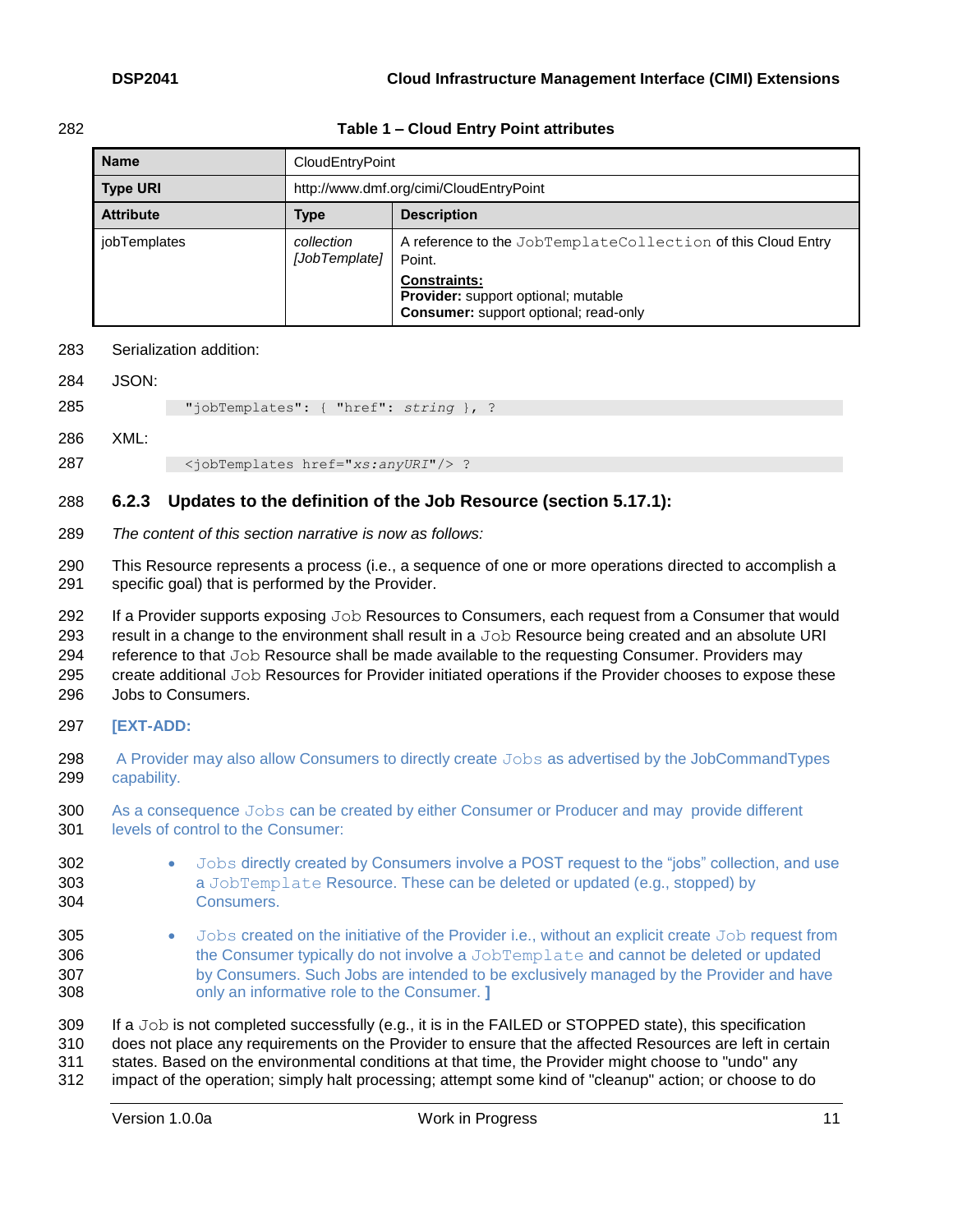#### **Cloud Infrastructure Management Interface (CIMI) Extensions DSP2041**

- 313 something else. **[EXT-UPDATE:** However, Providers shall list all Resources impacted by the Job in the
- "affectedResources" attribute, thus allowing Consumers an opportunity to examine the state of each
- 315 Resource themselves. However, Providers shall list all Resources impacted by the Job in the
- 316 "affectedResources" attribute, thus allowing Consumers an opportunity to examine the state of each
- 317 Resource themselves.] In cases where a Resource has been deleted, references to that Resource shall 318 not appear in the "affectedResources" attribute.
- 319 The Job Resource allows for nesting of Jobs. The determination of when a single operation is
- 320 converted into multiple nested Jobs is out of scope of this specification. However, if there are nested
- 321 Jobs, the top most Job Resource shall report the overall status of all Jobs and shall only be in a
- 322 "SUCCESS" state if all nested Jobs are also in "SUCCESS" state. If nested Jobs are created, there is
- 323 no requirement for the top-most Job Resource to reference all affected Resources in its
- 324 "affectedResources" attribute. The Consumer needs to traverse the entire set of nested Jobs to
- <span id="page-11-0"></span>325 determine the complete list of Resources impacted by the Jobs.

#### 326 **6.2.4 Updates to the Job Attribute table (section 4.6.1):**

- 327 *The content of* [Table 2](#page-11-1) *is now as follows*:
- <span id="page-11-1"></span>
- 329

#### 328 **Table 2 – Job attributes**

| <b>Name</b>      | Job           |                                                                                                                                                                                                                          |
|------------------|---------------|--------------------------------------------------------------------------------------------------------------------------------------------------------------------------------------------------------------------------|
| <b>Type URI</b>  |               |                                                                                                                                                                                                                          |
| <b>Attribute</b> | <b>Type</b>   | <b>Description</b>                                                                                                                                                                                                       |
| state            | <b>String</b> | The state of the process associated with this operation.                                                                                                                                                                 |
|                  |               | Allowable values include:                                                                                                                                                                                                |
|                  |               | <b>QUEUED:</b> Indicates that the operation has not yet begun processing.[EXT-<br><b>ADD:</b> This is the default state at creation time. The Provider should start<br>running a Job in that state as early as possible. |
|                  |               | RUNNING: Indicates that the operation is still being executed.                                                                                                                                                           |
|                  |               | <b>FAILED:</b> Indicates that the operation failed to be completed successfully.                                                                                                                                         |
|                  |               | <b>SUCCESS:</b> Indicates that the operation was successfully completed.                                                                                                                                                 |
|                  |               | <b>STOPPING:</b> Indicates that the operation is in the process of being stopped.                                                                                                                                        |
|                  |               | <b>STOPPED:</b> Indicates that the operation was stopped before completion.                                                                                                                                              |
|                  |               | The operations that result in transitions to the above defined states are defined<br>in DSP0263 clause Error! Reference source not found.                                                                                |
|                  |               | <b>Constraints:</b><br><b>Provider:</b> support mandatory; mutable<br>Consumer: support .[EXT-SUB: optional/mandatory]; read-only                                                                                        |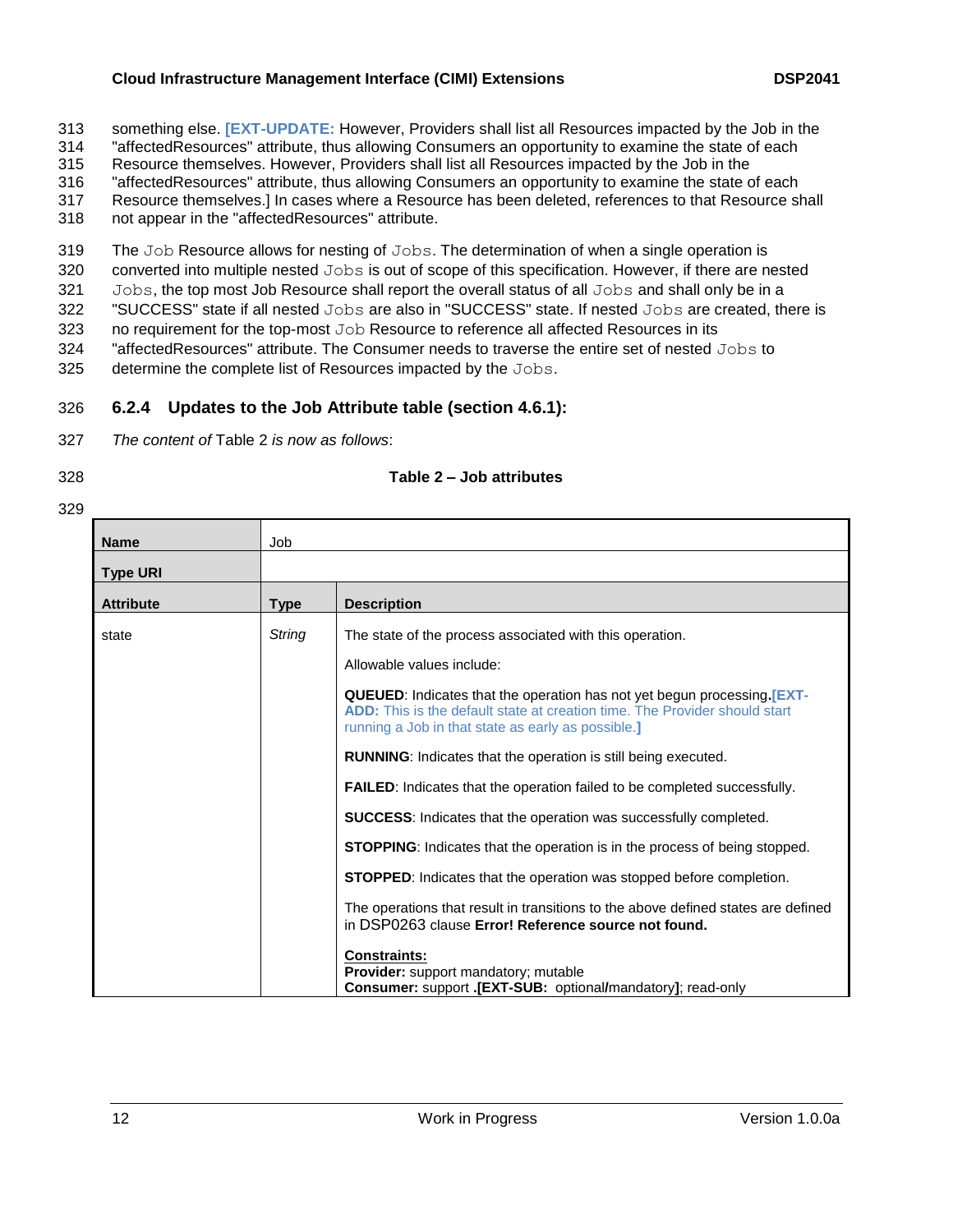| <b>Name</b>                                | Job         |                                                                                                                                                                                                                                                                                                                                                                                                                                                                                                                                                                                                                                                                                                                                                                                                                                                                                                                                                                                      |
|--------------------------------------------|-------------|--------------------------------------------------------------------------------------------------------------------------------------------------------------------------------------------------------------------------------------------------------------------------------------------------------------------------------------------------------------------------------------------------------------------------------------------------------------------------------------------------------------------------------------------------------------------------------------------------------------------------------------------------------------------------------------------------------------------------------------------------------------------------------------------------------------------------------------------------------------------------------------------------------------------------------------------------------------------------------------|
| <b>Type URI</b>                            |             |                                                                                                                                                                                                                                                                                                                                                                                                                                                                                                                                                                                                                                                                                                                                                                                                                                                                                                                                                                                      |
| <b>Attribute</b>                           | <b>Type</b> | <b>Description</b>                                                                                                                                                                                                                                                                                                                                                                                                                                                                                                                                                                                                                                                                                                                                                                                                                                                                                                                                                                   |
| targetResource                             | Ref         | A reference to the top-level Resource upon which the operation is being<br>performed. Typically, this Resource would be the Resource on which the<br>operation [EXT-ADD: in the command attribute] was invoked.<br>Note that if an "add" Job is executed against a "Collection" Resource (e.g.,<br>MachineCollection), the targetResource attribute shall reference the Collection<br>Resource as that is the Resource on which the operation was performed. [EXT-<br><b>DEL:</b> Additionally, the newly created Resource shall appear in the<br>"affectedResources" attribute.]<br>[EXT-ADD:<br>The attribute can be empty. This is the case when the Job represents more<br>than one operation that concern different Resources. This may happen either<br>when the Job is a grouping construct for other jobs (through the nested Jobs<br>attribute) or has a sequence of several commands associated with it.]<br><b>Constraints:</b><br>Provider: support mandatory; immutable |
| affectedResources                          | ref[]       | Consumer: support optional; read-only<br>A list of references to Resources that have been impacted by this Job. Note that<br>this list shall always contain the "targetResource" reference.<br>Array item name: affected Resource<br><b>Constraints:</b><br>Provider: support mandatory; mutable<br>Consumer: support mandatory; read-only                                                                                                                                                                                                                                                                                                                                                                                                                                                                                                                                                                                                                                           |
| action                                     | <b>URI</b>  | URI that indicates the type of action being performed.<br><b>Constraints:</b><br>Provider: support mandatory; immutable<br>Consumer: support mandatory; read-only                                                                                                                                                                                                                                                                                                                                                                                                                                                                                                                                                                                                                                                                                                                                                                                                                    |
| <b>[EXT-ADD</b><br>(this row)]:<br>command | Map         | A command to be executed by this Job. See the JobTemplate definition for the<br>format of CIMI operations and of external commands. When the Job has been<br>created from a JobTemplate, this command or an equivalent form of it is copied<br>from the same command attribute in the JobTemplate.<br><b>Constraints:</b><br><b>Provider:</b> support mandatory; mutable<br><b>Consumer:</b> support optional; read-write                                                                                                                                                                                                                                                                                                                                                                                                                                                                                                                                                            |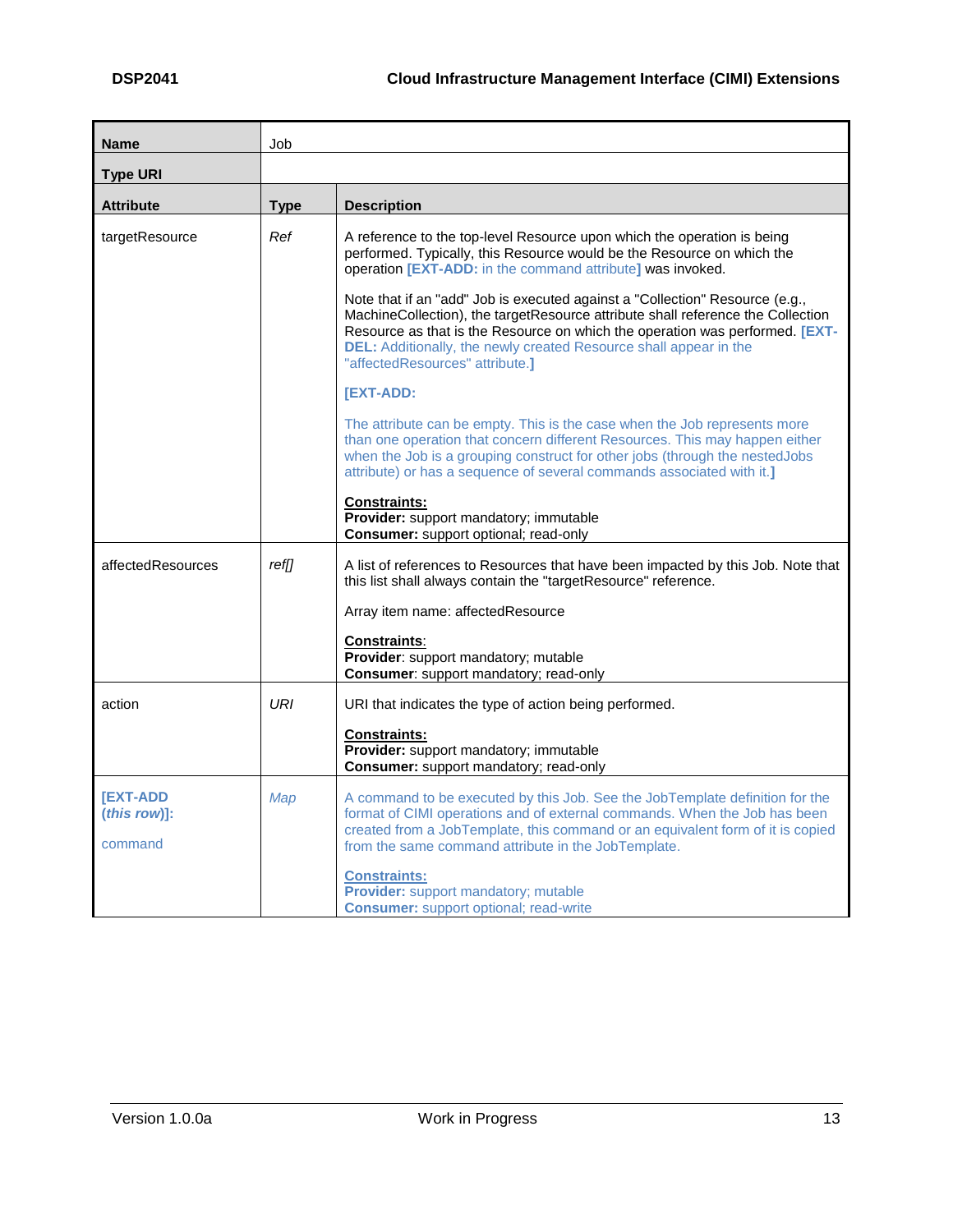| <b>Name</b>                               | Job         |                                                                                                                                                                                                                                                                                                                                                                                                                                                                                                                                                                                                                                                                                                                                                                                                                                                                                                                                                                                                                                                                                                                                                                                                                                                                                                                                                                                                                                                                                                                                                                                                            |
|-------------------------------------------|-------------|------------------------------------------------------------------------------------------------------------------------------------------------------------------------------------------------------------------------------------------------------------------------------------------------------------------------------------------------------------------------------------------------------------------------------------------------------------------------------------------------------------------------------------------------------------------------------------------------------------------------------------------------------------------------------------------------------------------------------------------------------------------------------------------------------------------------------------------------------------------------------------------------------------------------------------------------------------------------------------------------------------------------------------------------------------------------------------------------------------------------------------------------------------------------------------------------------------------------------------------------------------------------------------------------------------------------------------------------------------------------------------------------------------------------------------------------------------------------------------------------------------------------------------------------------------------------------------------------------------|
| <b>Type URI</b>                           |             |                                                                                                                                                                                                                                                                                                                                                                                                                                                                                                                                                                                                                                                                                                                                                                                                                                                                                                                                                                                                                                                                                                                                                                                                                                                                                                                                                                                                                                                                                                                                                                                                            |
| <b>Attribute</b>                          | <b>Type</b> | <b>Description</b>                                                                                                                                                                                                                                                                                                                                                                                                                                                                                                                                                                                                                                                                                                                                                                                                                                                                                                                                                                                                                                                                                                                                                                                                                                                                                                                                                                                                                                                                                                                                                                                         |
| <b>[EXT-ADD</b><br>(this row)]:<br>output | Map         | A command outcome matching the command in the command attribute. For a<br>CIMI command, the following item names are defined that should be present in<br>the command output:<br>response (string): If applicable, contains the response of the matching<br>$\bullet$<br>command, i.e., the HTTP body that has been sent back if the Job was<br>created to track a Consumer request, or would have been sent back to<br>the Consumer, in case the commands of the Job come from a<br>JobTemplate and not from the Consumer.<br>returnCode (integer): The operation return code. Shall be present<br>$\bullet$<br>whenever the state is either FAILED or SUCCESS. The value is<br>specific to the implementation. Values in the range of 0 to 9999 are<br>reserved for use by this specification. This code is the HTTP return<br>code of the HTTP response that has been sent back if the Job was<br>created to track a Consumer request,<br><b>location</b> (URI): If the command creates a new resource, returns its<br>$\bullet$<br>URI. The content is same as the location header in the HTTP<br>response if the Job was created to track a Consumer request.<br>affectedResource (ref): A reference to the main resource if any.<br>$\bullet$<br>Several items with this name may be present. The targetResource<br>shall be duplicated here as an affectedResource.<br>For commands defined by a CIMI Extension, the map items to be present if any<br>are defined in the extension.<br><b>Constraints:</b><br>Provider: support mandatory; mutable<br><b>Consumer:</b> support optional; read-only |
| returnCode                                | Integer     | The operation return code. The specific value is specific to the implementation.<br>Values in the range of 0 to 9999 are reserved for use by this specification.<br><b>Constraints:</b><br>Provider: support mandatory; mutable<br><b>Consumer:</b> support mandatory; read-only                                                                                                                                                                                                                                                                                                                                                                                                                                                                                                                                                                                                                                                                                                                                                                                                                                                                                                                                                                                                                                                                                                                                                                                                                                                                                                                           |
| progress                                  | Integer     | An integer value in the range 0  100 that indicates the progress of this Job.<br>This value shall be 100 if the Job is no longer executing, regardless of the<br>outcome.<br><b>Constraints:</b><br>Provider: support mandatory; mutable<br>Consumer: support mandatory; read-only                                                                                                                                                                                                                                                                                                                                                                                                                                                                                                                                                                                                                                                                                                                                                                                                                                                                                                                                                                                                                                                                                                                                                                                                                                                                                                                         |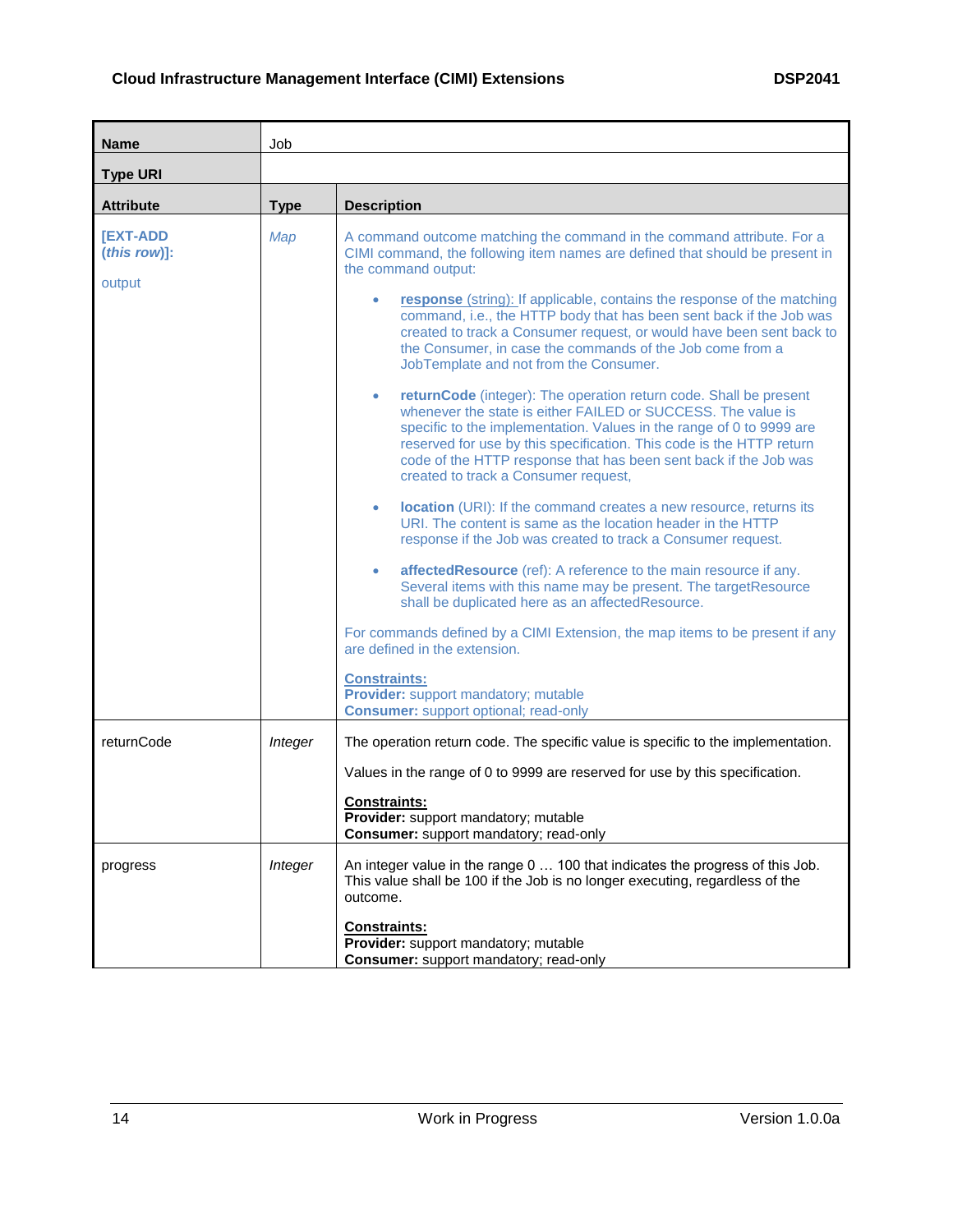| <b>Name</b>        | Job           |                                                                                                                                                                                                                                                                                                                                                                            |
|--------------------|---------------|----------------------------------------------------------------------------------------------------------------------------------------------------------------------------------------------------------------------------------------------------------------------------------------------------------------------------------------------------------------------------|
| <b>Type URI</b>    |               |                                                                                                                                                                                                                                                                                                                                                                            |
| <b>Attribute</b>   | <b>Type</b>   | <b>Description</b>                                                                                                                                                                                                                                                                                                                                                         |
| statusMessage      | <b>String</b> | A human-readable string that provides information about the operation. It is<br>used to further qualify or provide additional information about the current status<br>of the operation. For example, this attribute may indicate the reason why the<br>operation failed, or whether the operation was cancelled by the Consumer or<br>the Provider.<br><b>Constraints:</b> |
|                    |               | Provider: support mandatory; mutable<br><b>Consumer:</b> support mandatory; read-only                                                                                                                                                                                                                                                                                      |
| timeOfStatusChange | dateTime      | A timestamp indicating the last time that the status of the operation changed.                                                                                                                                                                                                                                                                                             |
|                    |               | <b>Constraints:</b><br>Provider: support mandatory; mutable<br>Consumer: support mandatory; read-only                                                                                                                                                                                                                                                                      |
| parentJob          | Ref           | A reference to the Job of which this Resource is a subordinate.                                                                                                                                                                                                                                                                                                            |
|                    |               | <b>Constraints:</b><br>Provider: support mandatory; immutable<br><b>Consumer:</b> support mandatory; read-only                                                                                                                                                                                                                                                             |
| nestedJobs         | ref[]         | An array of references to a set of subordinate Job Resources.                                                                                                                                                                                                                                                                                                              |
|                    |               | Array item name: nestedJob                                                                                                                                                                                                                                                                                                                                                 |
|                    |               | <b>Constraints:</b><br>Provider: support mandatory; mutable<br>Consumer: support mandatory; [EXT-SUB: read-write/read-only]                                                                                                                                                                                                                                                |

#### 330 Serialization addition:

### 331 **[EXT-SUB (to existing similar text):**

| 332 | JSON: |                                                           |
|-----|-------|-----------------------------------------------------------|
| 333 |       | "command":                                                |
| 334 |       |                                                           |
| 335 |       | ( ("POST"   "GET"   "DELETE"   "PUT"   "PATCH") : string, |
| 336 |       | $\hbox{-}$ httpHeadername> : string, +                    |
| 337 |       | "body" : any $ $                                          |
| 338 |       | ( "cmdtype" : string,                                     |
| 339 |       | "cmd" : string )                                          |
| 340 |       | $\rightarrow$                                             |
| 341 |       |                                                           |
| 342 |       | "output":                                                 |
| 343 |       | { "response" : string, ?                                  |
| 344 |       | "returnCode": number, ?                                   |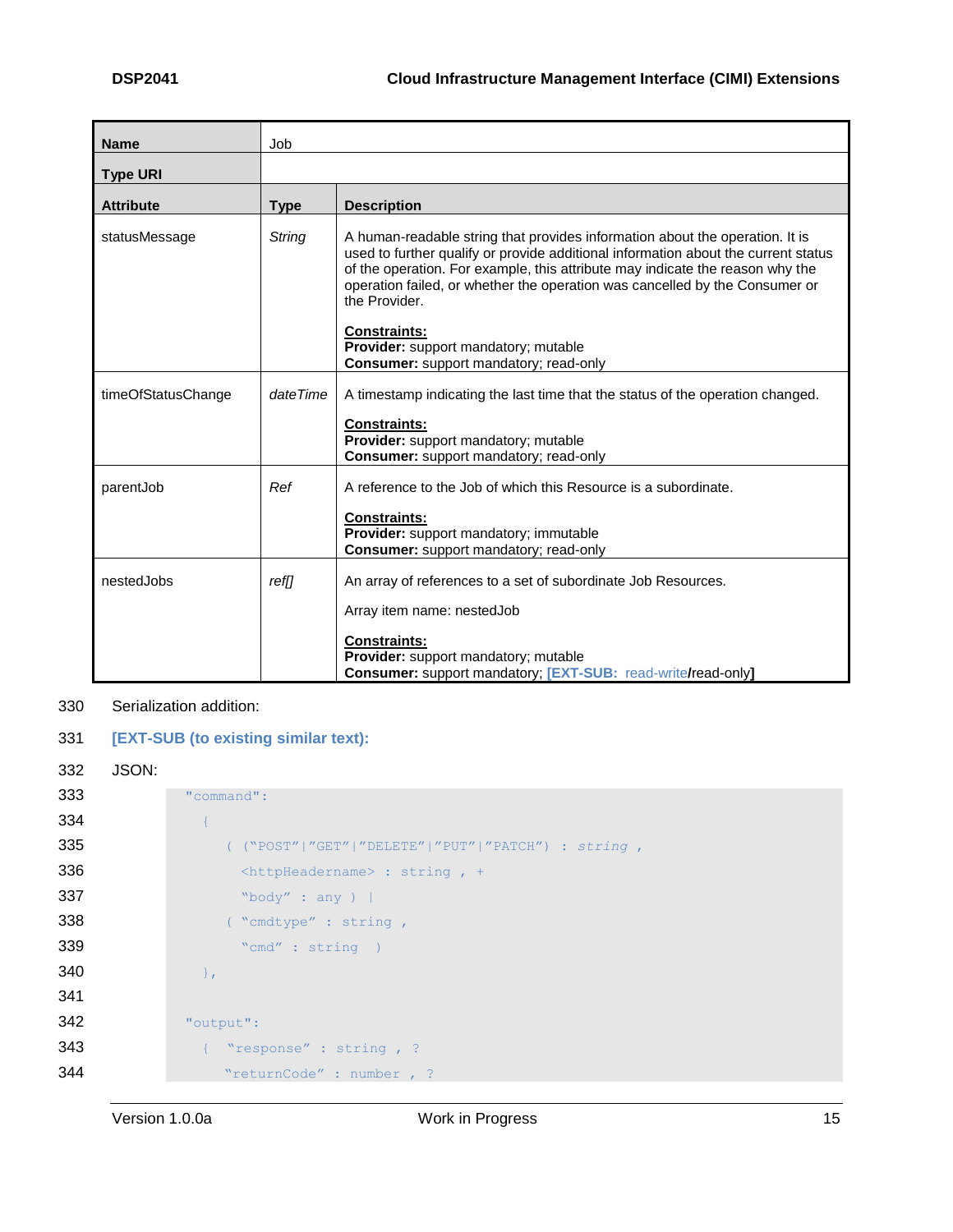<span id="page-15-0"></span>

| 345                             |                                                                                                                                                                                                                                                                                                                                                                                                                                                                 | "location" : string, ?                                                                  |  |
|---------------------------------|-----------------------------------------------------------------------------------------------------------------------------------------------------------------------------------------------------------------------------------------------------------------------------------------------------------------------------------------------------------------------------------------------------------------------------------------------------------------|-----------------------------------------------------------------------------------------|--|
| 346                             |                                                                                                                                                                                                                                                                                                                                                                                                                                                                 | "affectedResource" : string * },                                                        |  |
| 347                             | XML:                                                                                                                                                                                                                                                                                                                                                                                                                                                            |                                                                                         |  |
| 348                             |                                                                                                                                                                                                                                                                                                                                                                                                                                                                 | <command/>                                                                              |  |
| 349<br>350                      |                                                                                                                                                                                                                                                                                                                                                                                                                                                                 | ( <httpmethod name='("POST" "GET" "DELETE" "PUT" "PATCH")'> xs:anyURI<br/></httpmethod> |  |
| 351                             |                                                                                                                                                                                                                                                                                                                                                                                                                                                                 | <httpheader name="xs:string"> xs:string </httpheader>                                   |  |
| 352                             |                                                                                                                                                                                                                                                                                                                                                                                                                                                                 | $\langle body \rangle \langle xs:any \rangle^* \langle body \rangle$                    |  |
| 353                             |                                                                                                                                                                                                                                                                                                                                                                                                                                                                 | ( <cmdtype name="xs:string"></cmdtype>                                                  |  |
| 354                             |                                                                                                                                                                                                                                                                                                                                                                                                                                                                 | $\langle \text{cmd} \rangle$ xs: string $\langle \text{cmd} \rangle$ )                  |  |
| 355                             |                                                                                                                                                                                                                                                                                                                                                                                                                                                                 | $\langle$ /command>                                                                     |  |
| 356                             |                                                                                                                                                                                                                                                                                                                                                                                                                                                                 | <output></output>                                                                       |  |
| 357                             |                                                                                                                                                                                                                                                                                                                                                                                                                                                                 | <response> xs:string </response> ?                                                      |  |
| 358                             |                                                                                                                                                                                                                                                                                                                                                                                                                                                                 | <returncode> xs:integer </returncode> ?                                                 |  |
| 359                             |                                                                                                                                                                                                                                                                                                                                                                                                                                                                 | <location> xs:anyURI </location> ?                                                      |  |
| 360                             |                                                                                                                                                                                                                                                                                                                                                                                                                                                                 | <affectedresource> xs:string </affectedresource> *                                      |  |
| 361                             |                                                                                                                                                                                                                                                                                                                                                                                                                                                                 |                                                                                         |  |
| 362                             | 1                                                                                                                                                                                                                                                                                                                                                                                                                                                               |                                                                                         |  |
| 363                             | 6.2.5                                                                                                                                                                                                                                                                                                                                                                                                                                                           | <b>Updates on Operation Resources on Jobs</b>                                           |  |
| 364                             |                                                                                                                                                                                                                                                                                                                                                                                                                                                                 | The following updates are made on Section 5.17.1.1:                                     |  |
| 365                             | 6.2.5.1                                                                                                                                                                                                                                                                                                                                                                                                                                                         | <b>Operations Resource</b>                                                              |  |
| 366<br>367<br>368               | This Resource supports the Read, Update, and Delete operations. Deleting a Job that is in the<br>"RUNNING" state shall be the equivalent of first stopping the Job and then deleting it. A request to delete<br>a running Job that does not support the "stop" action shall fail.                                                                                                                                                                               |                                                                                         |  |
| 369                             | The following custom operations are also defined:                                                                                                                                                                                                                                                                                                                                                                                                               |                                                                                         |  |
| 370                             | stop                                                                                                                                                                                                                                                                                                                                                                                                                                                            |                                                                                         |  |
| 371                             |                                                                                                                                                                                                                                                                                                                                                                                                                                                                 | <b>/link@rel:</b> http://schemas.dmtf.org/cimi/1/action/stop                            |  |
| 372                             |                                                                                                                                                                                                                                                                                                                                                                                                                                                                 | This operation shall stop a Job.                                                        |  |
| 373                             |                                                                                                                                                                                                                                                                                                                                                                                                                                                                 | Input parameters: None.                                                                 |  |
| 374                             |                                                                                                                                                                                                                                                                                                                                                                                                                                                                 | Output parameters: None.                                                                |  |
| 375                             |                                                                                                                                                                                                                                                                                                                                                                                                                                                                 | During the processing of this operation, the Job shall be in the "STOPPING" state.      |  |
| 376<br>377<br>378<br>379<br>380 | Upon successful completion of this operation, the Job shall be in the "STOPPED" state. [EXT-ADD: If<br>the Job was initially in a state other than QUEUED or RUNNING state, the operation is ineffective and the<br>Provider should respond with a 4xx HTTP error code. Every job involved in the execution - that is the jobs<br>referenced in the attribute nestedJobs - shall also be moved to STOPPED or STOPPING only if they<br>were QUEUED or RUNNING. ] |                                                                                         |  |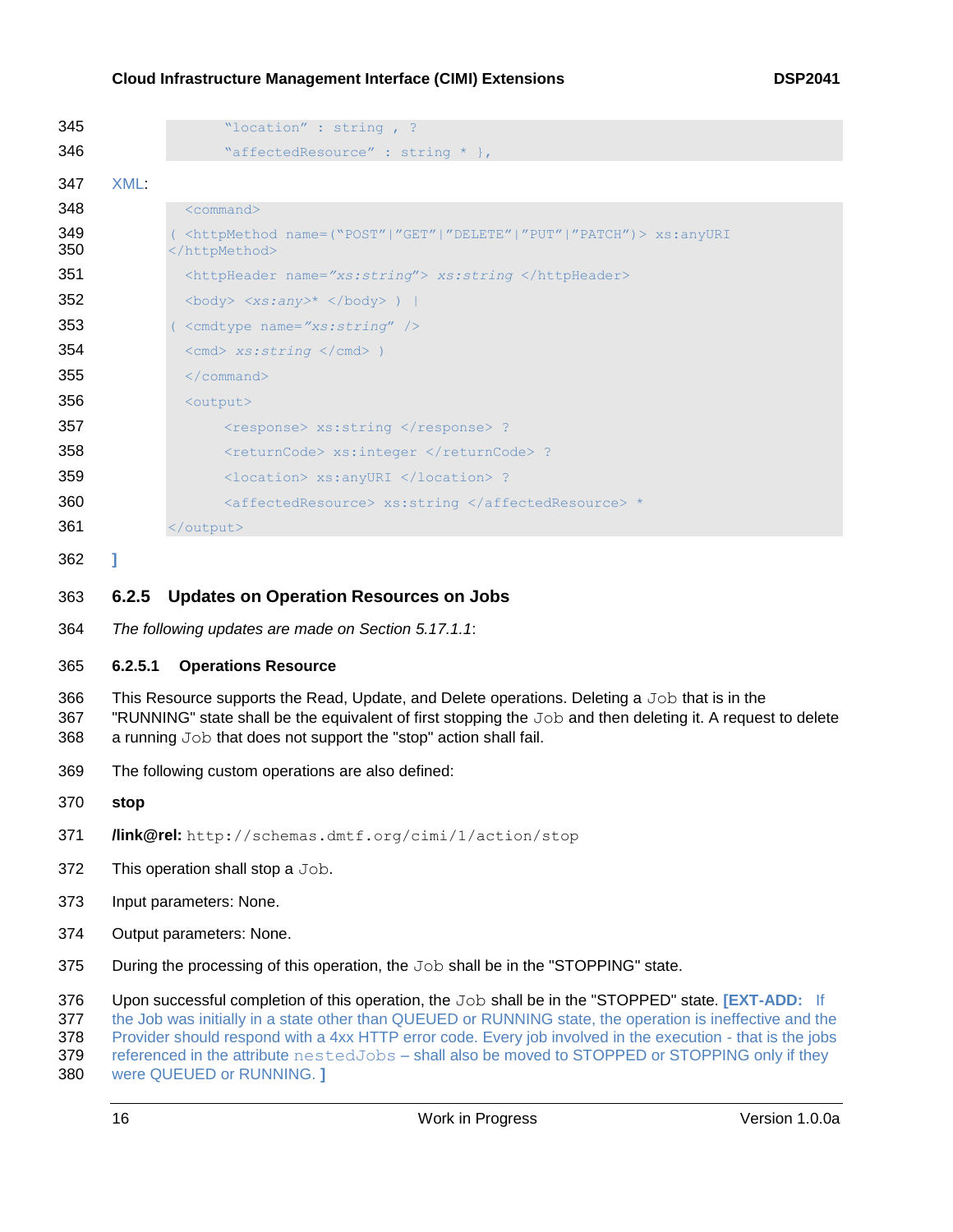#### **HTTP protocol**

382 To stop a Job, a POST is sent to the "http://schemas.dmtf.org/cimi/1/action/stop" URI of the Job where the HTTP request body shall be as described below.

#### **JSON media type:** application/json

#### **JSON serialization:**

| 386 | { "resourceURI": "http://schemas.dmtf.org/cimi/1/Action", |
|-----|-----------------------------------------------------------|
| 387 | "action": "http://schemas.dmtf.org/cimi/1/action/stop",   |
| 388 | "properties": { $string:$ string, + } ?                   |
| 389 | $\ddotsc$                                                 |
| 390 |                                                           |

**XML media type:** application/xml

#### **XML serialization**

| 393 | <action xmlns="http://schemas.dmtf.org/cimi/1"></action>      |  |  |
|-----|---------------------------------------------------------------|--|--|
| 394 | <action> http://schemas.dmtf.org/cimi/1/action/stop </action> |  |  |
| 395 | <property key="xs:string"> xs:string </property> *            |  |  |
| 396 | $^*$                                                          |  |  |
| 397 | $\langle$ Action $\rangle$                                    |  |  |
|     |                                                               |  |  |

<span id="page-16-0"></span>Upon successful processing of the request, the HTTP response body may be empty.

#### <span id="page-16-1"></span>**6.3 Additional resources and features**

#### **6.3.1 Addition of a JobTemplate Resource:**

#### **6.3.1.1 JobTemplate Resource**

 This Resource represents a Job definition that can be used and reused by a Consumer to create and execute Jobs.

 For any CIMI operation that a Consumer can send (POST) directly to a Resource, the Consumer could 405 instead create a JobTemplate that embeds this operation, and then create a Job from this template at 406 the time of execution. The Consumer could also directly create such a  $J \circ b$  by passing the JobTemplate data by value. Such an execution is always executed asynchronously, from the Consumer's viewpoint (i.e., a Consumer-driven Job creation always returns a Job handle, not a

- response to the embedded operation).
- 410 Here is an example of the body of a Job creation request (to be included in a POST to the "jobs" CEP
- 411 collection) using a JobTemplate by value (in JSON). This Job is starting a Machine (machine1). A 412 single request from the Consumer is sufficient to create and start such a  $J \circ b$ :

```
413
```

```
414 { "resourceURI": "http://schemas.dmtf.org/cimi/1/JobCreate",
415 "name": "starterJob12",
416 "description": "A Job that starts Machine 1 ", 
417 "JobTemplate": { 
418 "command": {
```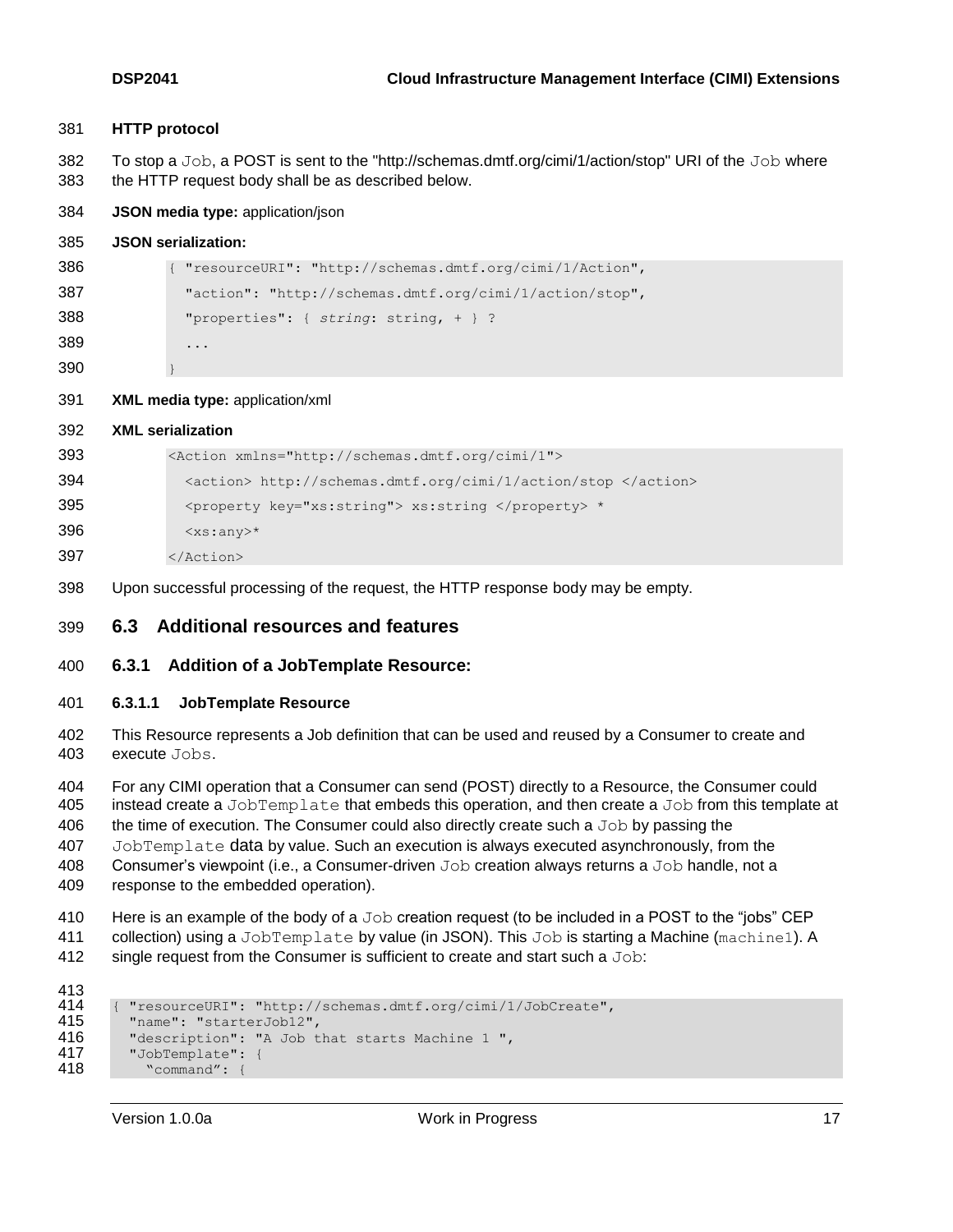#### **Cloud Infrastructure Management Interface (CIMI) Extensions DSP2041**

| 420 |  |
|-----|--|
| 421 |  |
| 422 |  |
| 423 |  |

424 } 425 }

419 "POST": "/machines/machine1", "Content-Type": "application/json", 421 "body":{ "resourceURI": "http://schemas.dmtf.org/cimi/1/Action", "action":<http://schemas.dmtf.org/cimi/1/action/start> } 423 }

426 A command in the command attribute may also be an external command – i.e., not a CIMI-defined 427 operation. An external operation is not part of a CIMI implementation, but is delegated instead to a 428 third-party processor or tool, for which a CIMI Extension must be defined (in a separate document).

 A CIMI Extension is useful to leverage advanced functions not defined in CIMI, such as scheduling or scaling-out. For that purpose, this specification is only defining how to wrap such external commands in a Job so that a CIMI Provider implementation knows how to extract it and also how such commands may 432 bind back to a CIMI operation or Resource. In such a case, the capability JobCommandTypes advertises the names of the supported command languages.

434 A JobTemplate may refer to nested JobTemplates. When a Job is created from such a 435 JobTemplate, nested Jobs are also created from the nested JobTemplates. These Jobs are 436 assumed to be independent of each other and are executed without any particular order, in a mode that 437 remains at the discretion of the Provider – e.g., they could be executed in parallel.

438 [Table 3](#page-17-0) describes the JobTemplate attributes.

<span id="page-17-0"></span>

439 **Table 3 – JobTemplate attributes**

| <b>Name</b>      | JobTemplate                                |                                                                                                                                                                                                                                                                                                                                                                                                                              |  |
|------------------|--------------------------------------------|------------------------------------------------------------------------------------------------------------------------------------------------------------------------------------------------------------------------------------------------------------------------------------------------------------------------------------------------------------------------------------------------------------------------------|--|
| <b>Type URI</b>  | http://schemas.dmtf.org/cimi/1/JobTemplate |                                                                                                                                                                                                                                                                                                                                                                                                                              |  |
| <b>Attribute</b> | <b>Type</b>                                | <b>Description</b>                                                                                                                                                                                                                                                                                                                                                                                                           |  |
| Command          | Map                                        | A command to be executed by Jobs created from this template.<br>For a CIMI operation (default), the command shall be a map of the form:<br>{ <httpmethod> : URI,<br/><httpheadername>: string, *<br/>"body": <math>any</math>}<br/>Example (in JSON style) for a Machine creation operation:<br/>"POST": "/machines",<br/>"Content-Type": "application/json",<br/>"body": {<br/>"resourceURI":</httpheadername></httpmethod> |  |
|                  |                                            | "http://schemas.dmtf.org/cimi/1/MachineCreate",<br>"name": "myMachine1",<br>"description": "My very first machine",<br>"machineTemplate": { "href":<br>"http://example.com/machineTemplates/72000" }<br>Support of external commands                                                                                                                                                                                         |  |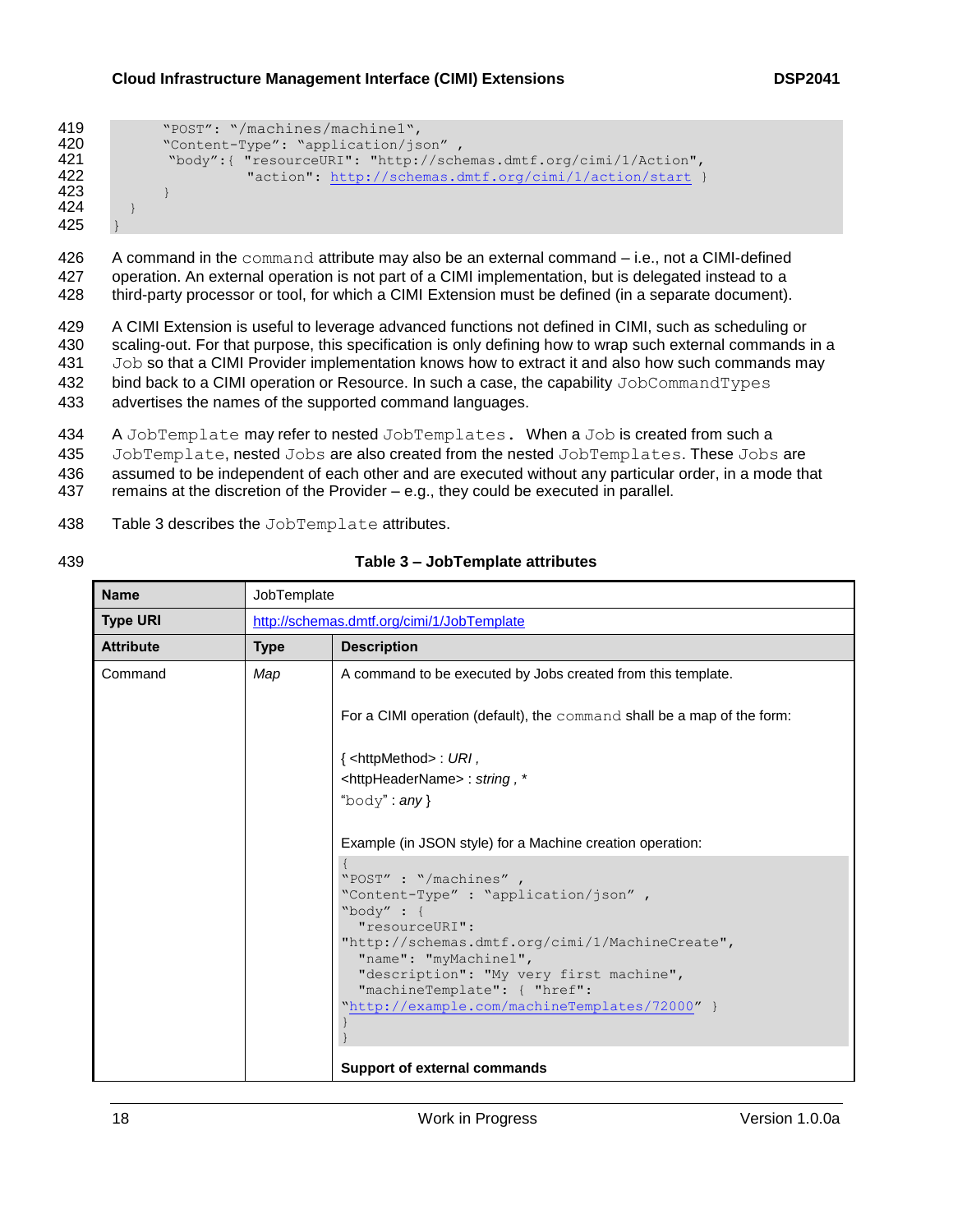| <b>Name</b>        | JobTemplate                                |                                                                                                                                                                                                                              |  |
|--------------------|--------------------------------------------|------------------------------------------------------------------------------------------------------------------------------------------------------------------------------------------------------------------------------|--|
| <b>Type URI</b>    | http://schemas.dmtf.org/cimi/1/JobTemplate |                                                                                                                                                                                                                              |  |
| <b>Attribute</b>   | <b>Type</b>                                | <b>Description</b>                                                                                                                                                                                                           |  |
|                    |                                            | A Provider may support creating Jobs executing external commands other than<br>CIMI operations, e.g., a Linux command or other script invocation. In such cases,<br>the command shall be a map of the form:                  |  |
|                    |                                            | { "cmdtype" : <type command="" interface="" line="" of="" the="">,<br/>"cmd": <native command=""> }</native></type>                                                                                                          |  |
|                    |                                            | cmdtype identifies the type of the command - or command line interface - used<br>for this command, e.g., "posix".                                                                                                            |  |
|                    |                                            | cmd contains the actual command to be executed, or a representation of it that is<br>described in a CIMI Extension.                                                                                                          |  |
|                    |                                            | The details of a standard binding to the command type identified in "cmdtype"<br>(e.g., " $posix"$ ) – are defined in a CIMI Extension outside the scope of this<br>specification.                                           |  |
|                    |                                            | <b>Constraints:</b><br><b>Provider:</b> support mandatory; mutable<br><b>Consumer:</b> support optional; read-write                                                                                                          |  |
| nestedJobTemplates | ref[]                                      | An array of references to a set of subordinate JobTemplate Resources.<br>Array item name: nestedJobTemplate<br><b>Constraints:</b><br>Provider: support mandatory; mutable<br><b>Consumer:</b> support mandatory; read-write |  |

440 When implementing or using Job, Providers and Consumers shall adhere to the syntax and semantics of

441 its attributes as described in [Table](#page-17-0) 3 as well as in the tables describing referred Resources or related<br>442 Collections. Both Consumer and Provider shall serialize this Resource as described below. The follov

Collections. Both Consumer and Provider shall serialize this Resource as described below. The following

443 pseudo-schemas describe the serialization of the Resource in both JSON and XML.

#### 444 **JSON media type:** application/json

#### 445 **JSON serialization:**

 { "resourceURI": "http://schemas.dmtf.org/cimi/1/JobTemplate", "id": *string*, "name": *string*, ? "description": *string*, ? "created": *string*, ? "updated": *string*, ? "properties": { *string*: *string*, + }, ? "command":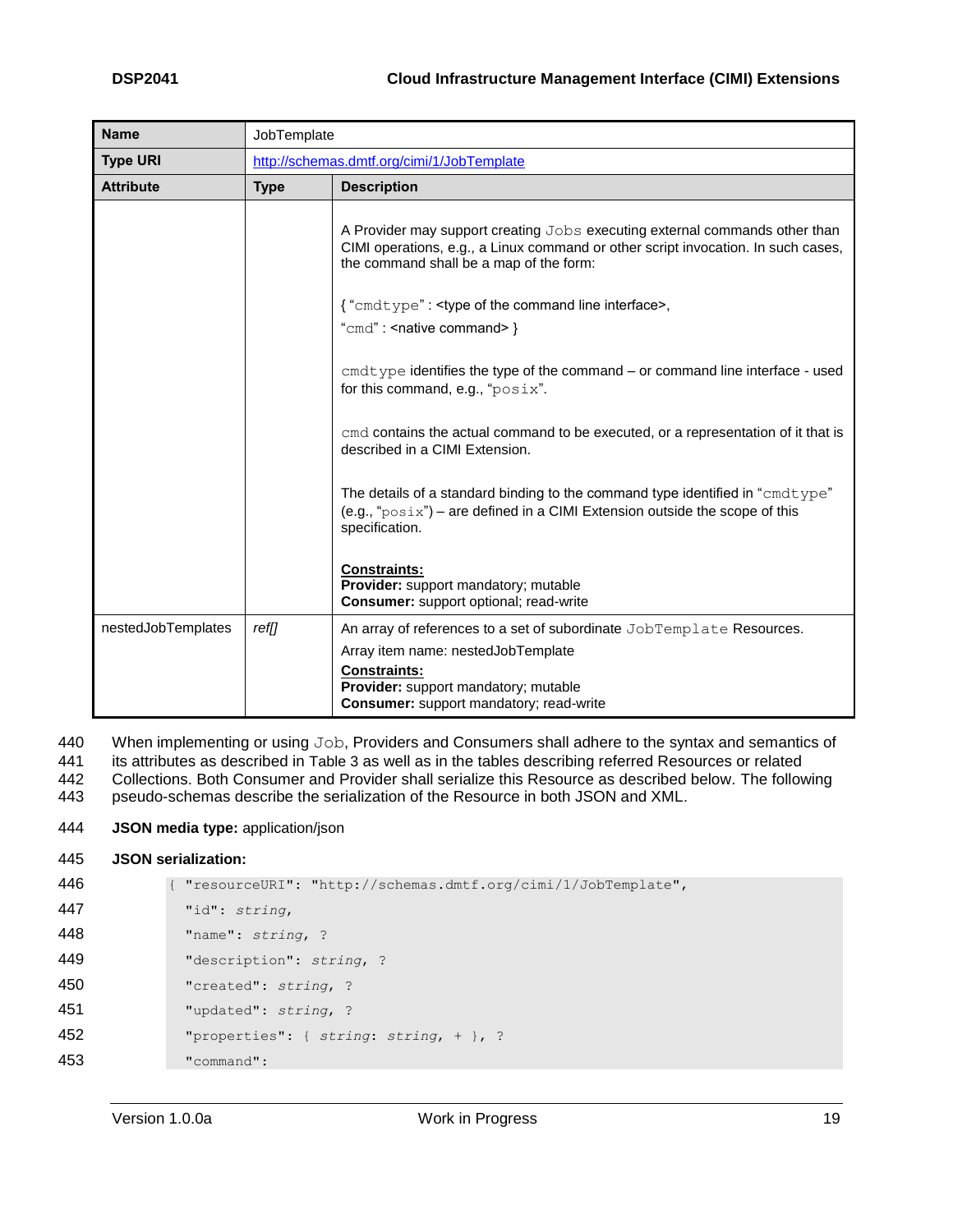#### **Cloud Infrastructure Management Interface (CIMI) Extensions DSP2041**

```
454 {
455 ( ("POST"|"GET"|"DELETE"|"PUT"|"PATCH") : string , 
456 <httpHeaderName> : string , +
457 "body" : any ) |
458 ( "cmdtype" : string ,
459 "cmd" : string ) 
460 },
461 "nestedJobTemplates": [
462 { "href": string }, +
463 1, ?
464 "operations": [
465 { "rel": "edit", "href": string }, ?
466 { "rel": "delete", "href": string }, ?
467 1 ?
468 ...
469 }
470 XML media type: application/xml 
471 XML serialization:
472 <JobTemplate xmlns="http://schemas.dmtf.org/cimi/1">
473 <id> xs:anyURI </id>
474 <name> xs:string </name> ?
475 <description> xs:string </description> ?
476 <created> xs:dateTime </created> ?
477 <updated> xs:dateIime </updated> ?
478 <property key="xs:string"> xs:string </property> *
479 <state> xs:string </state>
480 <command>
481 ( <httpMethod name=("POST"|"GET"|"DELETE"|"PUT"|"PATCH")> xs:anyURI<br>482 ( /httpMethod>
          </httpMethod>
483 <httpHeader name="xs:string"> xs:string </httpHeader>
484 <body> <xs:any>* </body> ) |
485 ( <cmdtype name="xs:string" />
486 <cmd> xs:string </cmd>)
487 </command> 
488 <nestedJobTemplate href="xs:anyURI"/> *
489 <operation rel="edit" href="xs:anyURI"/> ?
490 <operation rel="delete" href="xs:anyURI"/> ?
491 <xs:any>*
```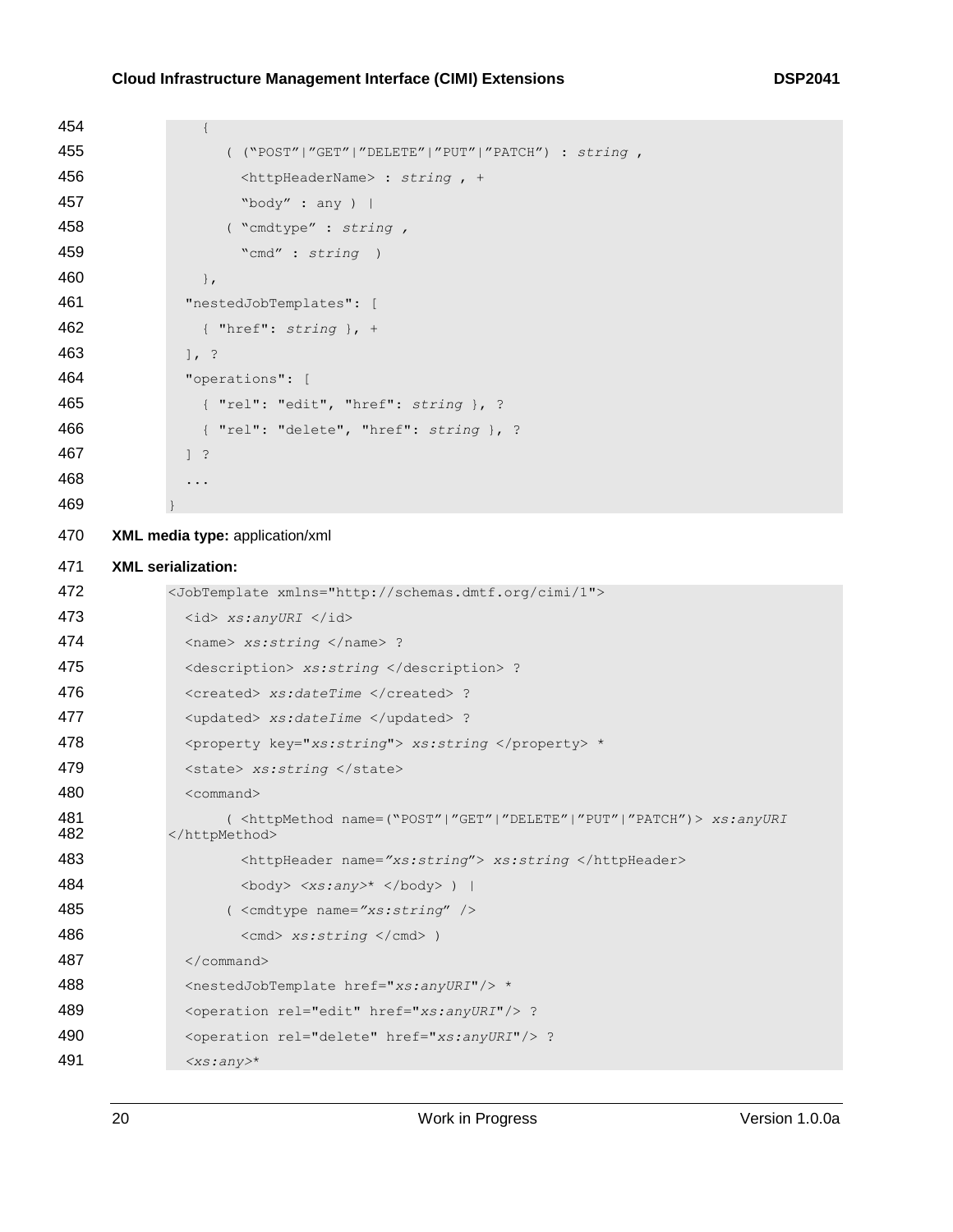<span id="page-20-0"></span></JobTemplate>

#### **6.3.2 Update on JobCollection Resource (4.6.3):**

*The following updates are made against 4.6.3:*

#### **6.3.2.1 JobCollection Resource**

 A JobCollection Resource represents the Collection of Jobs within a Provider and follows the Collection pattern defined in clause DSP0263 clause **Error! Reference source not found.**. This esource shall be serialized as follows:

#### **JSON serialization:**

```
500 { "resourceURI": "http://schemas.dmtf.org/cimi/1/JobCollection",
501 "id": string,
502 "count": integer,
503 "jobs": [
504 { "resourceURI": "http://schemas.dmtf.org/cimi/1/Job",
505 "id": string,
506 ... remaining Job attributes ...
507 }, +
508 ], ?
509 [EXT-ADD: "operations": [ { "rel": "add", "href": string } ? ] ]
510 ...
511 }
```
#### **XML serialization:**

| 513 | <collection <="" resourceuri="http://schemas.dmtf.org/cimi/1/JobCollection" th=""></collection> |  |  |
|-----|-------------------------------------------------------------------------------------------------|--|--|
| 514 | xmlns="http://schemas.dmtf.org/cimi/1">                                                         |  |  |
| 515 | $\langle id \rangle$ xs: anyURI $\langle id \rangle$                                            |  |  |
| 516 | <count> xs:integer </count>                                                                     |  |  |
| 517 | $<$ Job>                                                                                        |  |  |
| 518 | $\langle id \rangle$ xs: anyURI $\langle id \rangle$                                            |  |  |
| 519 | remaining Job attributes                                                                        |  |  |
| 520 | $\langle$ /Job> *                                                                               |  |  |
| 521 | [EXT-ADD:<br>$\Diamond$ operation rel="add" href="xs:anyURI"/> ? ]                              |  |  |
| 522 | $^*$                                                                                            |  |  |
| 523 |                                                                                                 |  |  |

- <span id="page-20-1"></span>**6.3.3 Addition of a JobTemplate Collection Resource:**
- *The following addition is made*: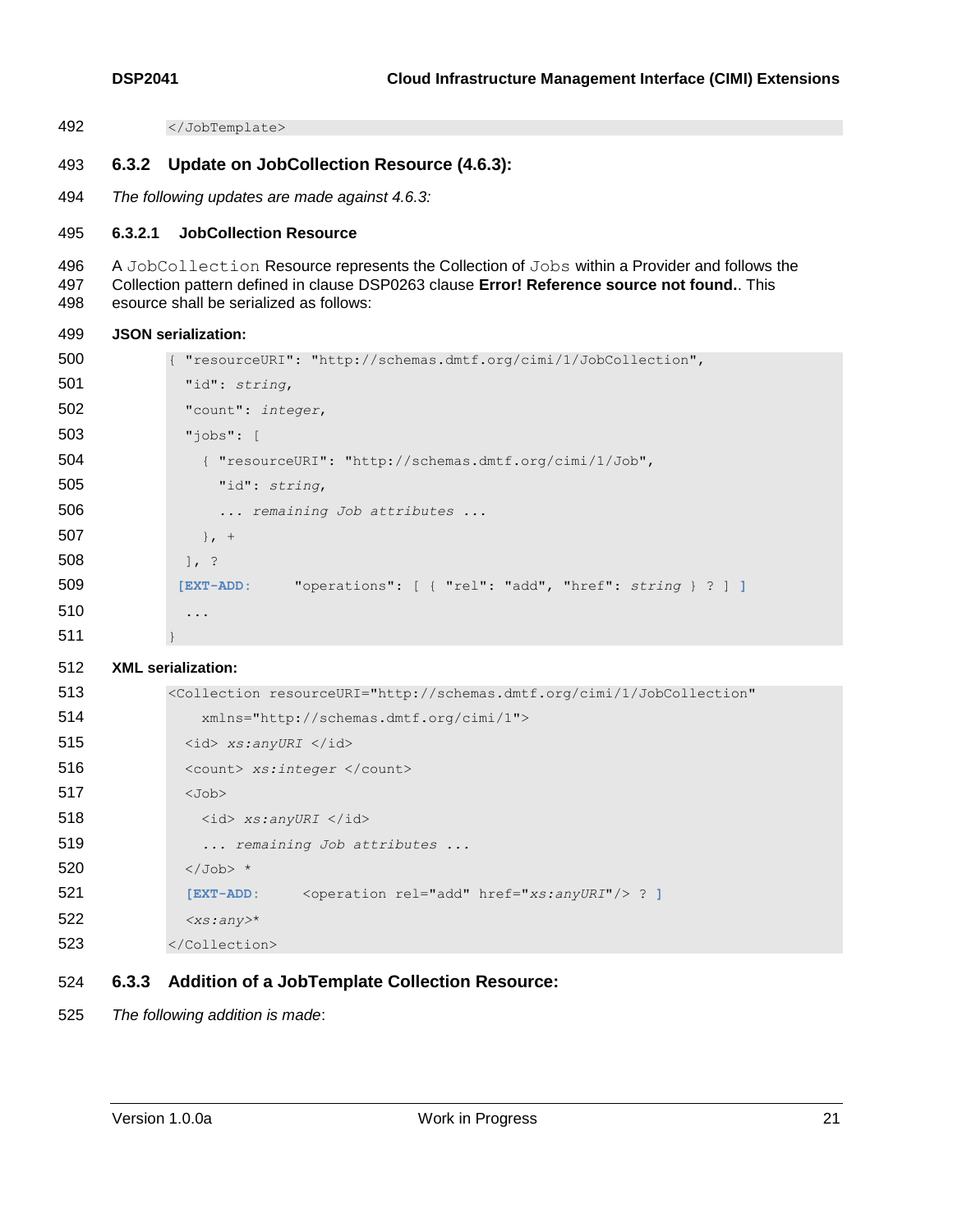#### **6.3.3.1 JobTemplateCollection Resource**

527 A JobTemplateCollection Resource represents the Collection of JobTemplates within a Provider and follows the Collection pattern defined in DSP0263 clause **Error! Reference source not ound.**. This Resource shall be serialized as follows:

| 530 | <b>JSON serialization:</b>                                                                              |  |  |
|-----|---------------------------------------------------------------------------------------------------------|--|--|
| 531 | { "resourceURI": "http://schemas.dmtf.org/cimi/1/JobTemplateCollection",                                |  |  |
| 532 | "id": string,                                                                                           |  |  |
| 533 | "count": integer,                                                                                       |  |  |
| 534 | "jobTemplates": [                                                                                       |  |  |
| 535 | { "resourceURI": "http://schemas.dmtf.org/cimi/1/JobTemplate",                                          |  |  |
| 536 | "id": string,                                                                                           |  |  |
| 537 | remaining JobTemplate attributes                                                                        |  |  |
| 538 | $\}$ , +                                                                                                |  |  |
| 539 | $\frac{1}{2}$                                                                                           |  |  |
| 540 | "operations": [ { "rel": "add", "href": string } ? ]                                                    |  |  |
| 541 | .                                                                                                       |  |  |
| 542 |                                                                                                         |  |  |
| 543 | <b>XML</b> serialization:                                                                               |  |  |
| 544 | <collection <="" resourceuri="http://schemas.dmtf.org/cimi/1/JobTemplateCollection" th=""></collection> |  |  |
| 545 | xmlns="http://schemas.dmtf.org/cimi/1">                                                                 |  |  |
| 546 | <id> xs:anyURI </id>                                                                                    |  |  |
| 547 | <count> xs:integer </count>                                                                             |  |  |
| 548 | <jobtemplate></jobtemplate>                                                                             |  |  |
| 549 | $\langle id \rangle$ xs: any URI $\langle id \rangle$                                                   |  |  |
| 550 | remaining JobTemplate attributes                                                                        |  |  |
| 551 | *                                                                                                       |  |  |
| 552 | <operation href="xs:anyURI" rel="add"></operation> ?                                                    |  |  |
| 553 | $^*$                                                                                                    |  |  |
| 554 |                                                                                                         |  |  |

#### <span id="page-21-0"></span>**6.4 Implementation considerations**

 The registration of a scheduling command uses the JobTemplate CIMI resource as a gateway to the POSIX command line interface. The POSIX commands are executed on the Provider side. There are two implementation options, the details of which are outside the scope of this extension specification:

- 559 The OS used for the extension is under control of the Consumer, and under its responsibility i.e., a virtual Machine dedicated for this purpose. The VM used for the extension (e.g., running Linux) is subject to the same security procedures as the other resources of a CEP, e.g., access control, isolation from other CEPs.
- The OS used for the extension is under control of the Provider, and under its responsibility. Typically, the Provider would manage it as part of the container for a given CEP. The VM used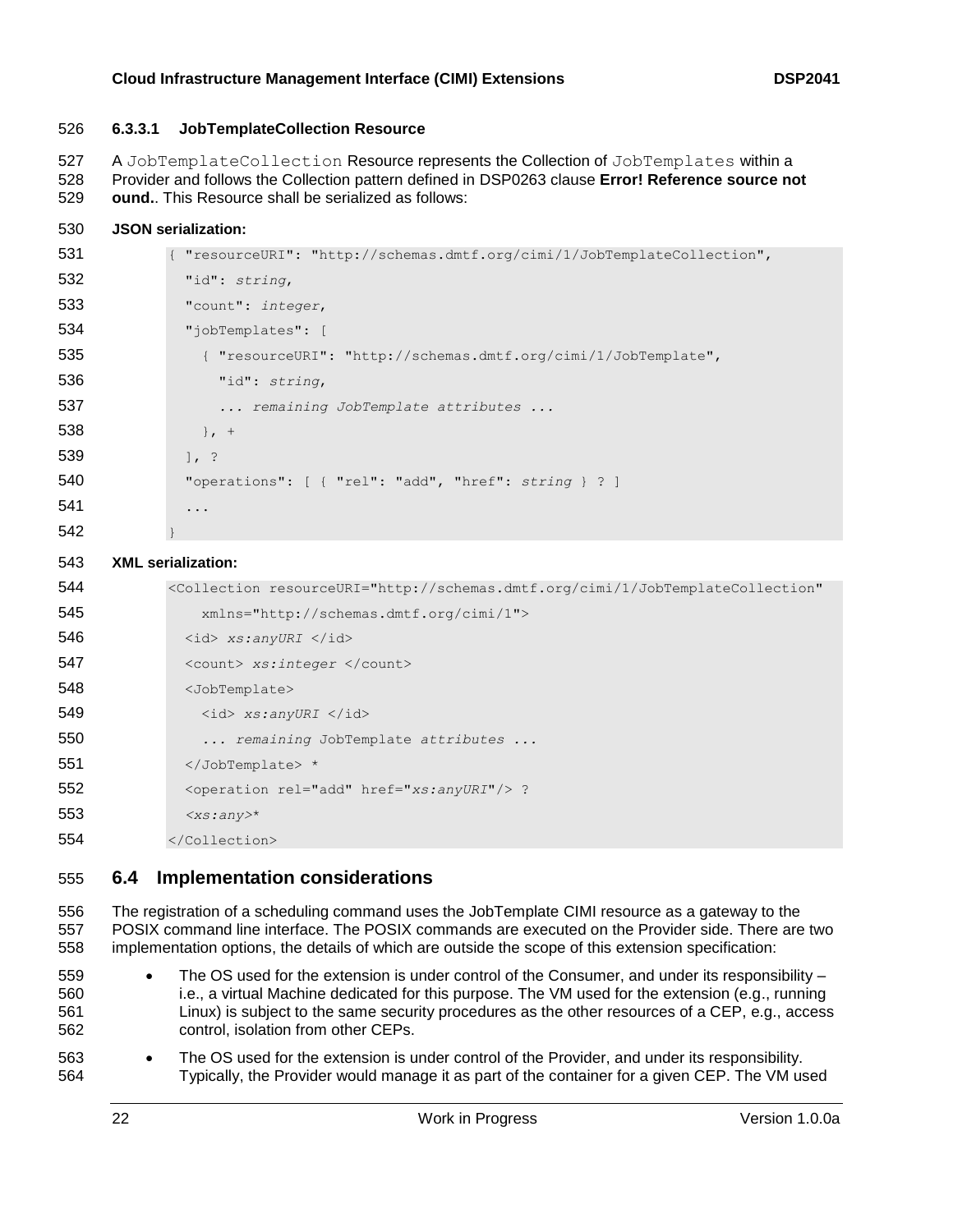565 for the extension (e.g., running Linux) is not visible or accessible to the Consumer. It may still be 566 specific to each particular CEP for security reasons.

567 The JobTemplate resource allows for defining an external command or a shell script invocation and to

568 persist these on the Provider side. This definition can be reused. Every time a Job is created from such a 569 JobTemplate, the Consumer is triggering an execution of this command invocation or shell script.

570 Such a script or command can in turn execute one or more CIMI operations and creates the

571 corresponding jobs as nested jobs of the originator. A wrapper script is defined of name "cimiexec" that

572 takes as first argument a JobTemplate name. Invocation of this script creates a Job from this

573 JobTemplate - acting as a proxy Consumer.

574 NOTE The equivalent could be a curl command; however, the definition of a custom cimiexec script instead gives

575 more flexibility to implementers, (curl is not part of the standard POSIX.1-2008 utility set), and is more concise than 576 a full cur1 command (hides unnecessarily exposed URLs such as "jobs" collection JobTemplate URL for a given<br>577 template name). template name).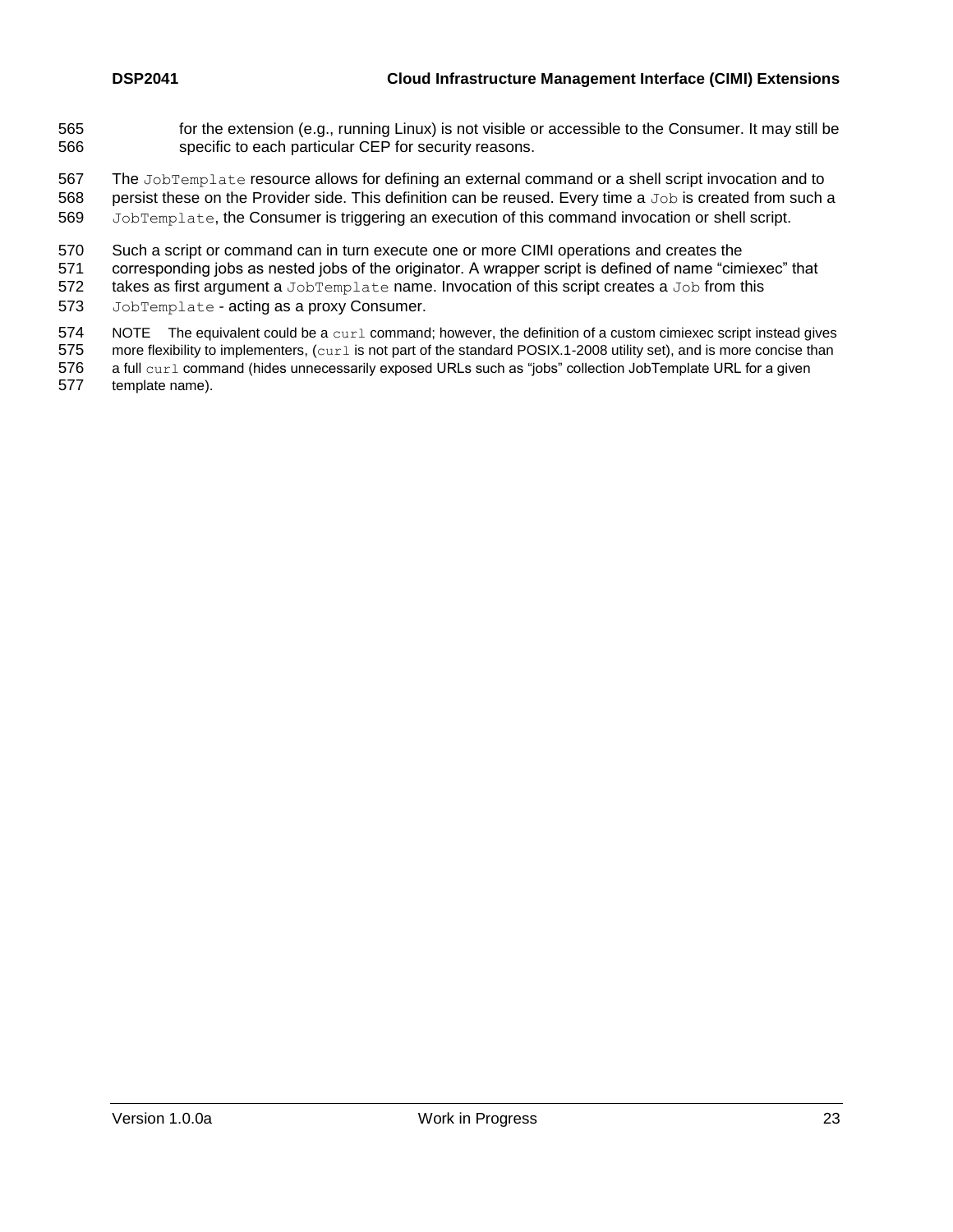<span id="page-23-1"></span><span id="page-23-0"></span>

| ANNEX A<br>578                                 |  |
|------------------------------------------------|--|
| (normative)<br>579                             |  |
| 580                                            |  |
| 581                                            |  |
| <b>CIMI Extension Document Template</b><br>582 |  |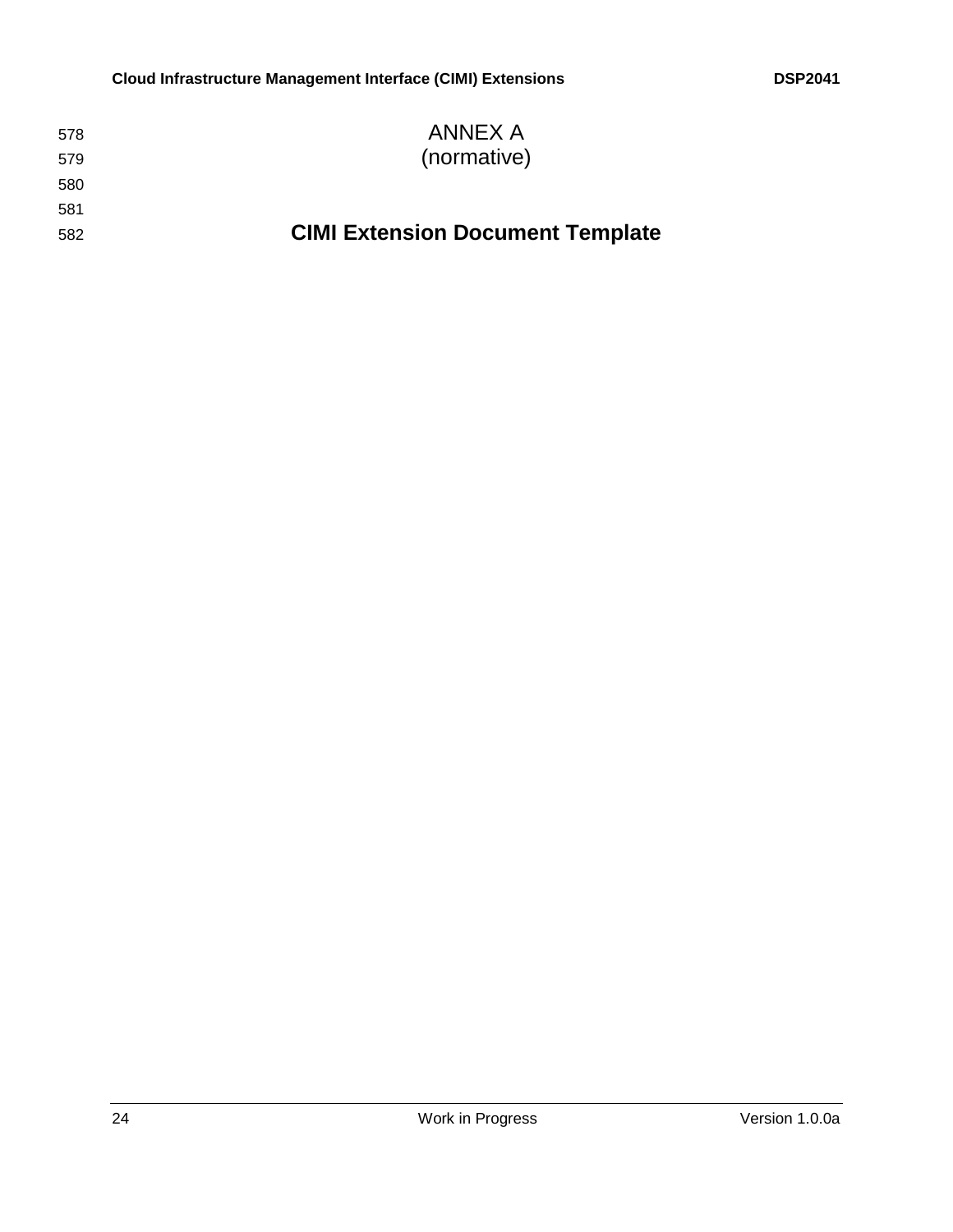<span id="page-24-0"></span>583 ANNEX B 584 (informative) 585 586 587 **Change log**

| <b>Version</b> | Date       | <b>Description</b>                                                                      |  |
|----------------|------------|-----------------------------------------------------------------------------------------|--|
| 1.0.0          | 2014-11-14 | BLG scrub that adds POSIX-1 2008 compliant scheduling support                           |  |
| 1.0.0          | 2014-12-08 | wgy 0.4.0 posted update from BrightLeaf - comments need to be addressed                 |  |
| 1.0.0a         | 2015-02-25 | wgy 0.4.1 addressed comments and accepted changes<br>work in progress release candidate |  |